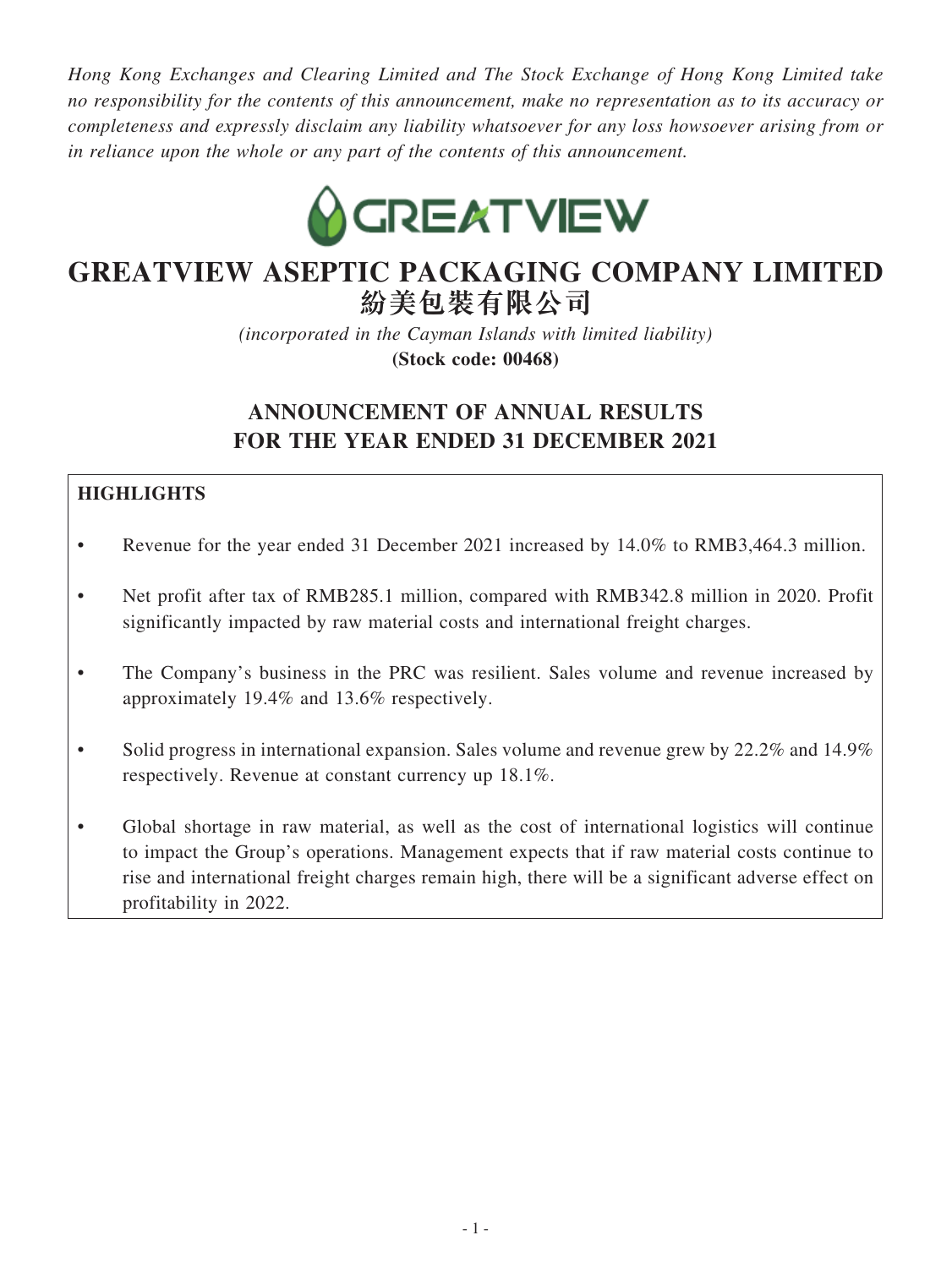The board (the "**Board**") of directors (the "**Directors**") of Greatview Aseptic Packaging Company Limited (the "**Company**" or "**Greatview**") is pleased to announce the consolidated financial statements of the Company and its subsidiaries (the "**Group**") for the year ended 31 December 2021 together with comparative figures for the year ended 31 December 2020 as follows:

The figures in respect of this announcement of the Group's consolidated statement of comprehensive income, consolidated statement of financial position, consolidated statement of changes in equity, consolidated statement of cash flows and the related notes ("**financial information**") does not constitute the Group's statutory financial statements for the year ended 31 December 2021, but represents an extract from those financial statements. The following financial information, including the comparative figures has been reviewed by the audit committee of the Company (the "**Audit Committee**") and agreed by the Group's external auditors, PricewaterhouseCoopers ("**PwC**"), Certified Public Accountants in Hong Kong, to the amounts set out in the Group's draft consolidated financial statements for the year ended 31 December 2021. The work performed by PwC in this respect did not constitute an assurance engagement in accordance with International Standards on Auditing, International Standards on Review Engagements or International Standards on Assurance Engagements issued by the International Federation of Accountants and consequently no assurance has been expressed by PwC on this announcement.

### **CONSOLIDATED STATEMENT OF COMPREHENSIVE INCOME**

*For the year ended 31 December 2021*

*Amounts expressed in thousands of RMB except for share data*

|                                                | <b>Note</b>    | <b>Year ended 31 December</b><br>2021 | 2020        |
|------------------------------------------------|----------------|---------------------------------------|-------------|
| Revenue                                        | $\mathfrak{Z}$ | 3,464,333                             | 3,038,864   |
| Cost of sales                                  | 6              | (2,766,669)                           | (2,233,301) |
| <b>Gross profit</b>                            |                | 697,664                               | 805,563     |
| Other income                                   | $\overline{4}$ | 60,983                                | 37,291      |
| Other gains/(losses) – net                     | 5              | 14,742                                | (15,045)    |
| Impairment of losses on financial assets - net |                | (5,854)                               | (11,681)    |
| Distribution expenses                          | 6              | (230, 931)                            | (177, 713)  |
| Administrative expenses                        | 6              | (174, 286)                            | (177, 272)  |
| <b>Operating profit</b>                        |                | 362,318                               | 461,143     |
| Finance income                                 | 7              | 6,029                                 | 10,465      |
| Finance costs                                  | $\overline{7}$ | (8, 455)                              | (15,693)    |
| Finance $(costs)/income - net$                 |                | (2, 426)                              | (5,228)     |
| Profit before income tax                       |                | 359,892                               | 455,915     |
| Income tax expense                             | 8              | (74, 820)                             | (113, 152)  |
| Profit for the year                            |                | 285,072                               | 342,763     |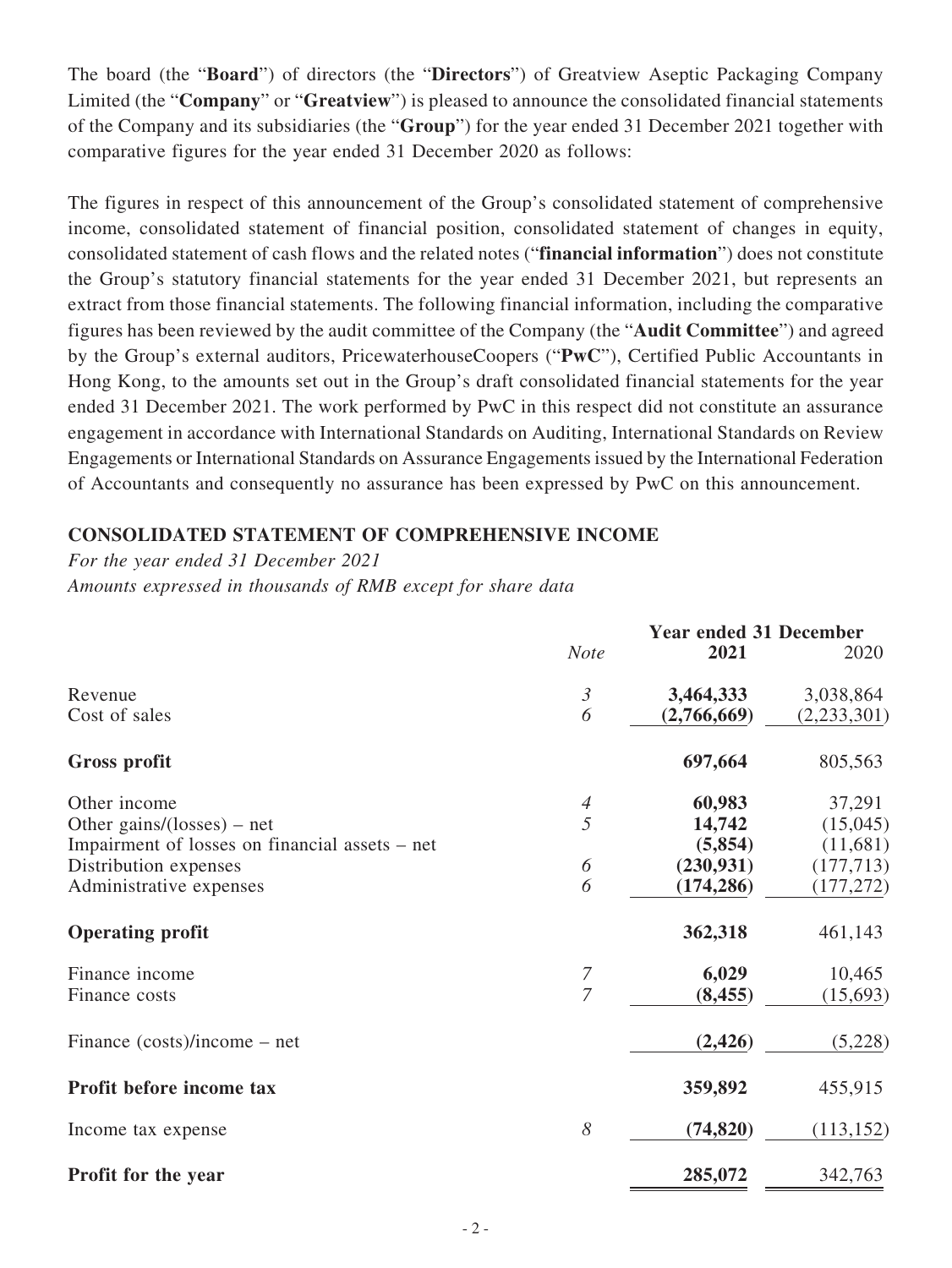|                                                                                       | <b>Year ended 31 December</b> |           |         |
|---------------------------------------------------------------------------------------|-------------------------------|-----------|---------|
|                                                                                       | <b>Note</b>                   | 2021      | 2020    |
| Profit attributable to:                                                               |                               |           |         |
| Owners of the Company                                                                 |                               | 285,072   | 342,763 |
| Non-controlling interests                                                             |                               |           |         |
|                                                                                       |                               | 285,072   | 342,763 |
| Other comprehensive income:                                                           |                               |           |         |
| Item that may be reclassified to profit or loss                                       |                               |           |         |
| Currency translation differences                                                      |                               | (68, 941) | 17,738  |
| Total comprehensive income for the year                                               |                               | 216,131   | 360,501 |
| Total comprehensive income attributable to:                                           |                               |           |         |
| Owners of the Company                                                                 |                               | 216,131   | 360,501 |
| Non-controlling interests                                                             |                               |           |         |
|                                                                                       |                               | 216,131   | 360,501 |
|                                                                                       |                               |           |         |
| Earnings per share for profit attributable to equity holders                          |                               |           |         |
| of the Company (expressed in RMB per share)<br>- Basic and diluted earnings per share | 9                             | 0.21      | 0.26    |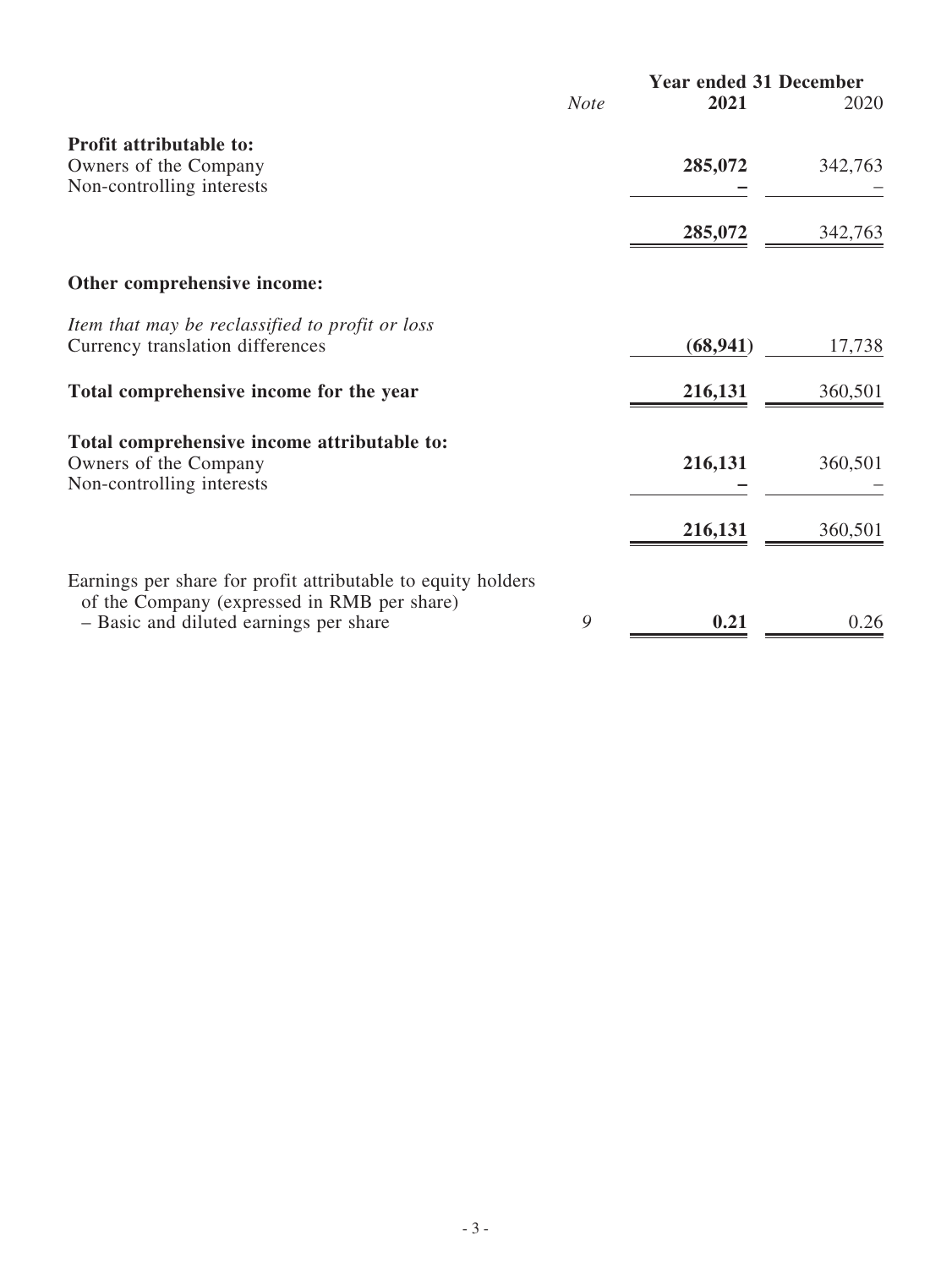# **CONSOLIDATED STATEMENT OF FINANCIAL POSITION**

*As at 31 December 2021 Amounts expressed in thousands of RMB except for share data*

|                                                                       |             | As at 31 December |           |
|-----------------------------------------------------------------------|-------------|-------------------|-----------|
|                                                                       | <b>Note</b> | 2021              | 2020      |
| <b>ASSETS</b>                                                         |             |                   |           |
| <b>Non-current assets</b>                                             |             |                   |           |
| Property, plant and equipment                                         | 10          | 1,223,700         | 1,312,236 |
| Right-of-use assets                                                   | 11          | 64,001            | 49,851    |
| Intangible assets                                                     |             | 87,265            | 93,843    |
| Deferred income tax assets                                            |             | 33,807            | 39,018    |
| Trade receivables                                                     | 13          | 27,614            | 18,957    |
| Prepayments                                                           | 14          | 10,984            | 10,407    |
|                                                                       |             | 1,447,371         | 1,524,312 |
| <b>Current assets</b>                                                 |             |                   |           |
| Inventories                                                           | 12          | 798,614           | 710,735   |
| Trade and notes receivables                                           | 13          | 722,721           | 573,051   |
| Prepayments                                                           | 14          | 37,459            | 40,556    |
| Other receivables                                                     | 14          | 12,219            | 11,871    |
| Cash and cash equivalents                                             |             | 425,242           | 577,237   |
| Restricted cash                                                       |             | 214,854           | 183,631   |
|                                                                       |             | 2,211,109         | 2,097,081 |
| <b>Total assets</b>                                                   |             | 3,658,480         | 3,621,393 |
| <b>EQUITY</b>                                                         |             |                   |           |
| Capital and reserves attributable to equity holders of<br>the Company |             |                   |           |
| Share capital, share premium and capital reserve                      | 15          | 551,458           | 600,260   |
| Statutory reserve                                                     |             | 296,211           | 281,325   |
| Retained earnings                                                     |             | 1,670,035         | 1,638,899 |
| Exchange reserve                                                      |             | (97, 670)         | (28, 729) |
| <b>Total equity</b>                                                   |             | 2,420,034         | 2,491,755 |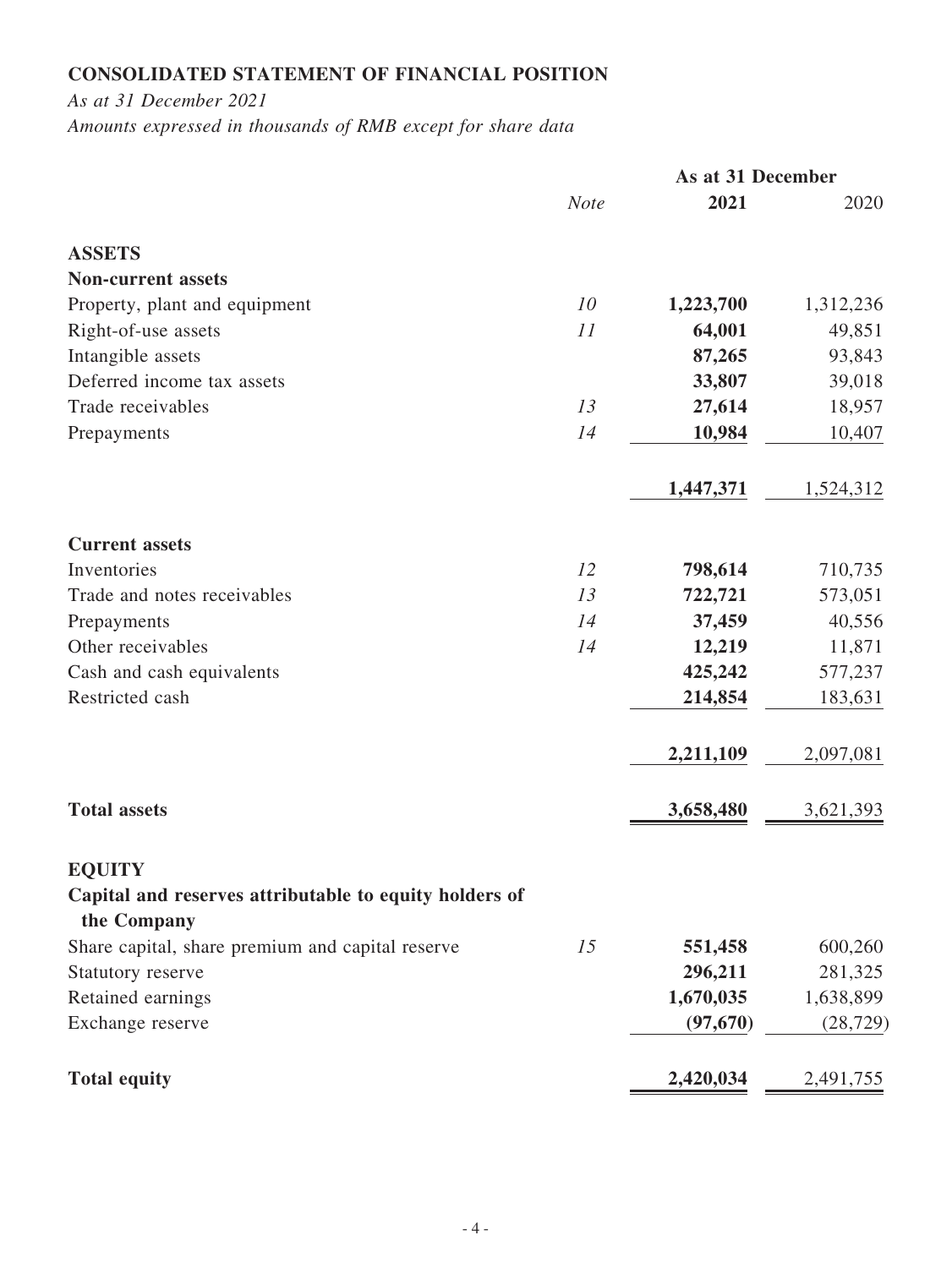|                                             | As at 31 December |           |           |
|---------------------------------------------|-------------------|-----------|-----------|
|                                             | <b>Note</b>       | 2021      | 2020      |
| <b>LIABILITIES</b>                          |                   |           |           |
| <b>Non-current liabilities</b>              |                   |           |           |
| Deferred government grants                  |                   | 59,947    | 73,173    |
| Lease liabilities                           | 11                | 11,603    | 2,316     |
| Deferred income tax liabilities             |                   | 19,469    | 21,257    |
| <b>Borrowings</b>                           | 16                | 5,415     | 14,044    |
|                                             |                   | 96,434    | 110,790   |
| <b>Current liabilities</b>                  |                   |           |           |
| Deferred government grants                  |                   | 7,933     | 7,771     |
| <b>Contract liabilities</b>                 |                   | 27,663    | 35        |
| Trade payables, other payables and accruals | 17                | 792,283   | 746,379   |
| Income tax liabilities                      |                   | 19,933    | 41,154    |
| <b>Borrowings</b>                           | 16                | 283,121   | 191,525   |
| Lease liabilities                           | 11                | 11,079    | 5,206     |
| Derivative financial instruments            |                   |           | 26,778    |
|                                             |                   | 1,142,012 | 1,018,848 |
| <b>Total liabilities</b>                    |                   | 1,238,446 | 1,129,638 |
| <b>Total equity and liabilities</b>         |                   | 3,658,480 | 3,621,393 |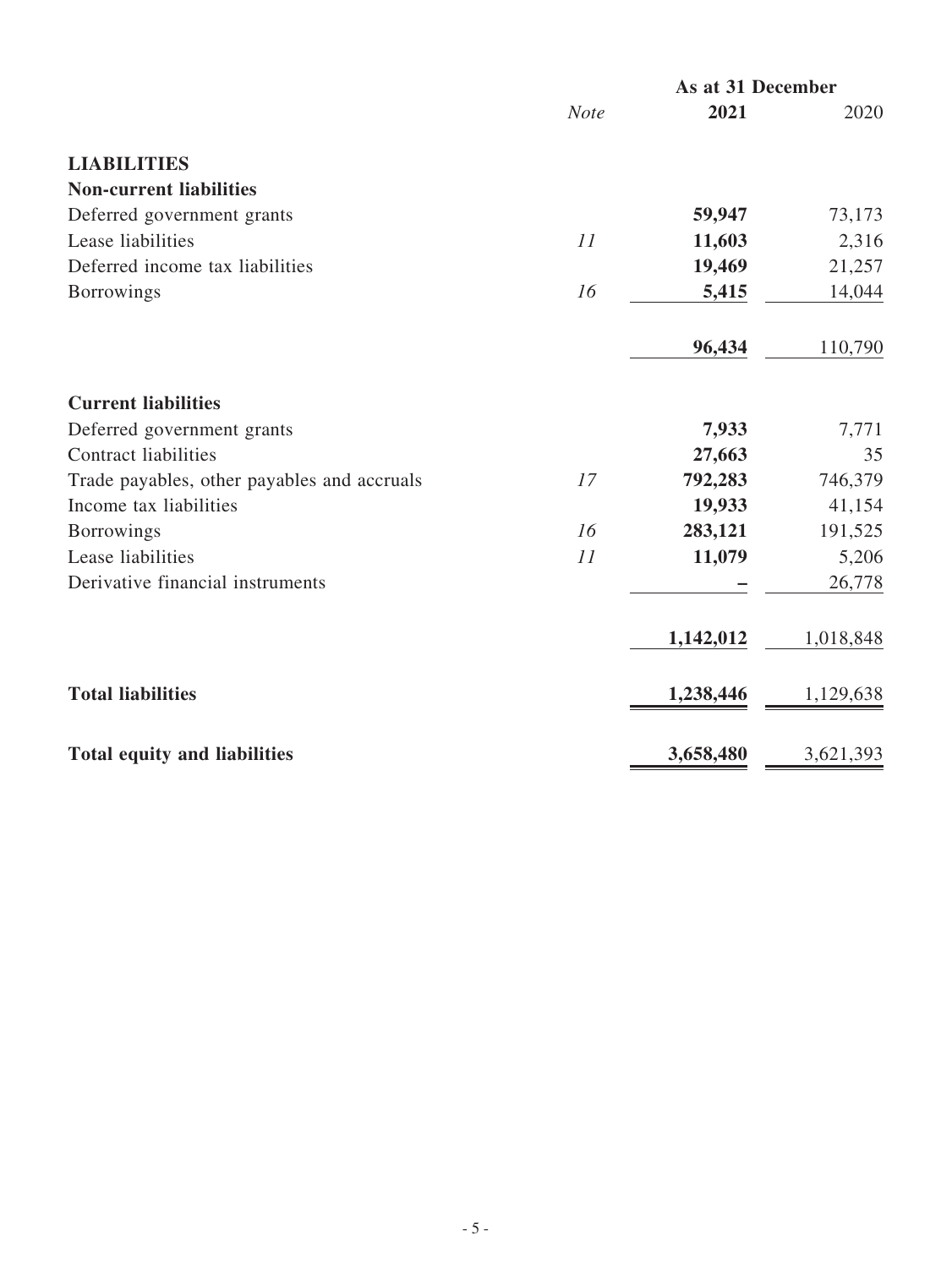# **CONSOLIDATED STATEMENT OF CHANGES IN EQUITY**

*For the year ended 31 December 2021*

*Amounts expressed in thousands of RMB except for share data*

|                                                                              | <b>Share</b><br>capital<br>(Note 15) | <b>Share</b><br>premium<br>(Note 15) | Capital<br>reserve<br>(Note 15) | <b>Statutory</b><br>reserve | <b>Exchange</b><br>reserve | <b>Retained</b><br>earnings | <b>Total</b>          |
|------------------------------------------------------------------------------|--------------------------------------|--------------------------------------|---------------------------------|-----------------------------|----------------------------|-----------------------------|-----------------------|
| As at 1 January 2020                                                         | 11,446                               | 516,953                              | 122,848                         | 256,855                     | (46, 467)                  | 1,591,535                   | 2,453,170             |
| Comprehensive income:<br>Profit for the year                                 |                                      |                                      |                                 |                             |                            | 342,763                     | 342,763               |
| Other comprehensive income:<br>Currency translation differences              |                                      |                                      |                                 |                             | 17,738                     |                             | 17,738                |
| Buy-back of shares<br>Transfer to statutory reserve<br>Dividends (Note 18)   | (4)<br>$\qquad \qquad -$             | (997)<br>(49,986)                    |                                 | 24,470                      |                            | (24, 470)<br>(270, 929)     | (1,001)<br>(320, 915) |
| As at 31 December 2020<br>and 1 January 2021                                 | 11,442                               | 465,970                              | 122,848                         | 281,325                     | (28, 729)                  | 1,638,899                   | 2,491,755             |
| <b>Comprehensive income:</b><br>Profit for the year                          |                                      |                                      |                                 |                             |                            | 285,072                     | 285,072               |
| Other comprehensive income:<br>Currency translation differences              |                                      |                                      |                                 |                             | (68, 941)                  |                             | (68, 941)             |
| Share based payments<br>Transfer to statutory reserve<br>Dividends (Note 18) |                                      | (49, 552)                            | 750<br>$\qquad \qquad -$        | 14,886                      |                            | (14, 886)<br>(239,050)      | 750<br>(288, 602)     |
| As at 31 December 2021                                                       | 11,442                               | 416,418                              | 123,598                         | 296,211                     | (97, 670)                  | 1,670,035                   | 2,420,034             |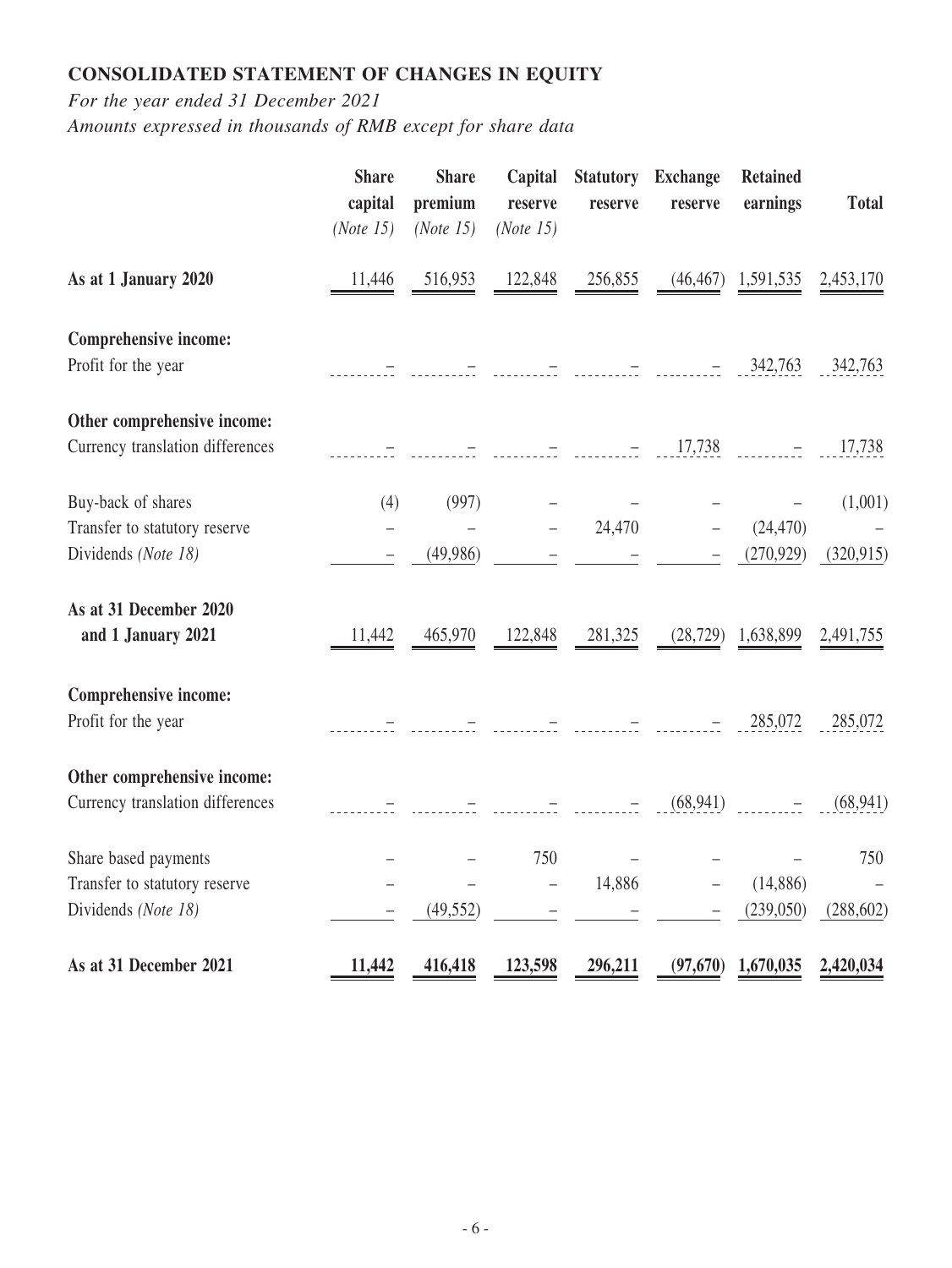# **CONSOLIDATED STATEMENT OF CASH FLOWS**

*For the year ended 31 December 2021 Amounts expressed in thousands of RMB except for share data*

|                                                               | <b>Year ended 31 December</b> |            |            |
|---------------------------------------------------------------|-------------------------------|------------|------------|
|                                                               | <b>Note</b>                   | 2021       | 2020       |
| Cash flows from operating activities                          |                               |            |            |
| Cash generated from operations                                |                               | 229,687    | 636,513    |
| Interest paid                                                 |                               | (3,242)    | (4, 534)   |
| Income tax paid                                               |                               | (92, 618)  | (111,698)  |
| Net cash generated from operating activities                  |                               | 133,827    | 520,281    |
| <b>Cash flows from investing activities</b>                   |                               |            |            |
| Purchases of property, plant and equipment ("PP&E")           |                               | (87, 955)  | (79, 794)  |
| Receipt of government grants                                  |                               | 1,000      | 1,182      |
| Proceeds from disposal of PP&E                                |                               | 63         | 4,287      |
| Purchases of intangible assets                                |                               | (331)      | (521)      |
| Purchase of right-of-use assets                               |                               |            | (6,204)    |
| Purchases of financial assets at fair value through profit or |                               |            |            |
| loss                                                          |                               | (490,000)  | (866,000)  |
| Disposals of financial assets at fair value through profit or |                               |            |            |
| loss                                                          |                               | 492,768    | 871,301    |
| Interest received                                             |                               | 6,029      | 10,465     |
| Net cash used in investing activities                         |                               | (78, 426)  | (65, 284)  |
| <b>Cash flows from financing activities</b>                   |                               |            |            |
| Proceeds from borrowings                                      |                               | 547,142    | 302,815    |
| Repayments of borrowings                                      |                               | (453, 121) | (411,263)  |
| Payments for shares buy-back                                  |                               |            | (1,001)    |
| Principal elements of lease payments                          |                               | (7,602)    | (8,102)    |
| Dividends paid to equity holders                              |                               | (288, 602) | (320, 915) |
| Net cash used in financing activities                         |                               | (202, 183) | (438, 466) |
| Net (decrease)/increase in cash and cash equivalents          |                               | (146, 782) | 16,531     |
| Cash and cash equivalents at beginning of year                |                               | 577,237    | 562,782    |
| Exchange losses on cash and cash equivalents                  |                               | (5,213)    | (2,076)    |
| Cash and cash equivalents at end of year                      |                               | 425,242    | 577,237    |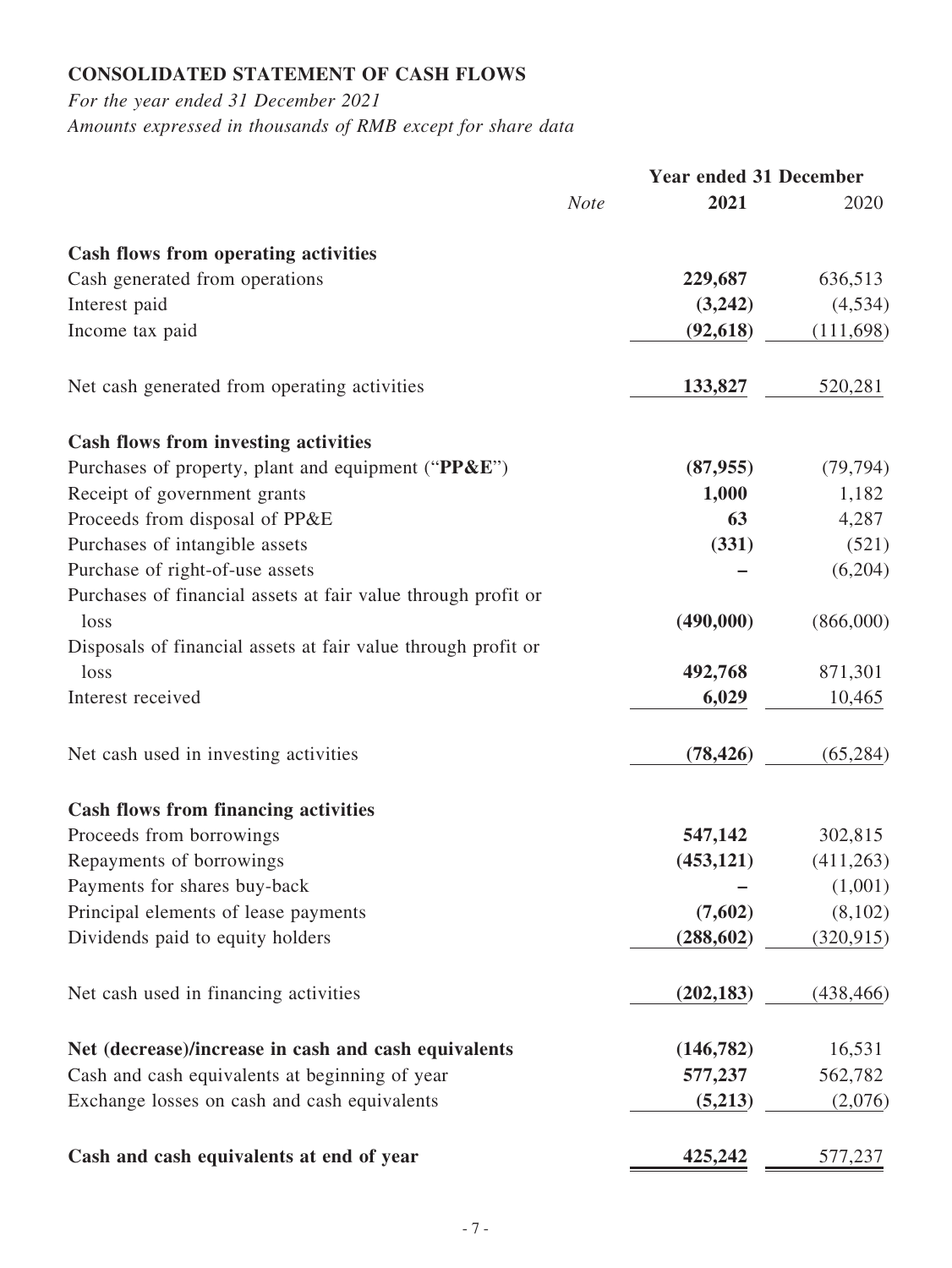# **NOTES TO THE CONSOLIDATED FINANCIAL STATEMENTS**

*For the year ended 31 December 2021 Amounts expressed in thousands of RMB unless otherwise stated*

### **1 GENERAL INFORMATION**

Greatview Aseptic Packaging Company Limited (the "**Company**") was incorporated in the Cayman Islands on 29 July 2010 as an exempted company with limited liability under the Companies Law (Cap. 22, Law 3 of 1961, as consolidated and revised) of the Cayman Islands. The address of its registered office is Cricket Square, Hutchins Drive, P.O. Box 2681, Grand Cayman, KY1-1111, Cayman Islands.

The Company is an investment holding company and together with its subsidiaries (the "**Group**") are principally engaged in the business of manufacturing, distribution and selling of paper packaging and filling machines to dairy and non-carbonated soft drink ("**NCSD**") producers.

The Company's ordinary shares were listed on the Main Board of The Stock Exchange of Hong Kong Limited (the "**Stock Exchange**") on 9 December 2010.

The consolidated financial statements are presented in Renminbi ("**RMB**") and rounded to nearest thousand yuan, unless otherwise stated.

### **2 SUMMARY OF SIGNIFICANT ACCOUNTING POLICIES**

The principal accounting policies applied in the preparation of these consolidated financial statements are set out below. These policies have been consistently applied to all the years presented, unless otherwise stated.

#### **2.1 Basis of preparation**

#### *(a) Compliance with IFRS and HKCO*

The consolidated financial statements of the Group have been prepared in accordance with all applicable International Financial Reporting Standards ("**IFRSs**") and the disclosure requirements of Hong Kong Companies Ordinance ("**HKCO**") Cap. 622.

The preparation of these consolidated financial statements in conformity with IFRSs requires the use of certain critical accounting estimates. It also requires management to exercise its judgement in the process of applying the Group's accounting policies.

#### *(b) Historical cost convention*

The consolidated financial statements have been prepared on a historical cost basis, except for certain financial assets and liabilities – measured at fair value.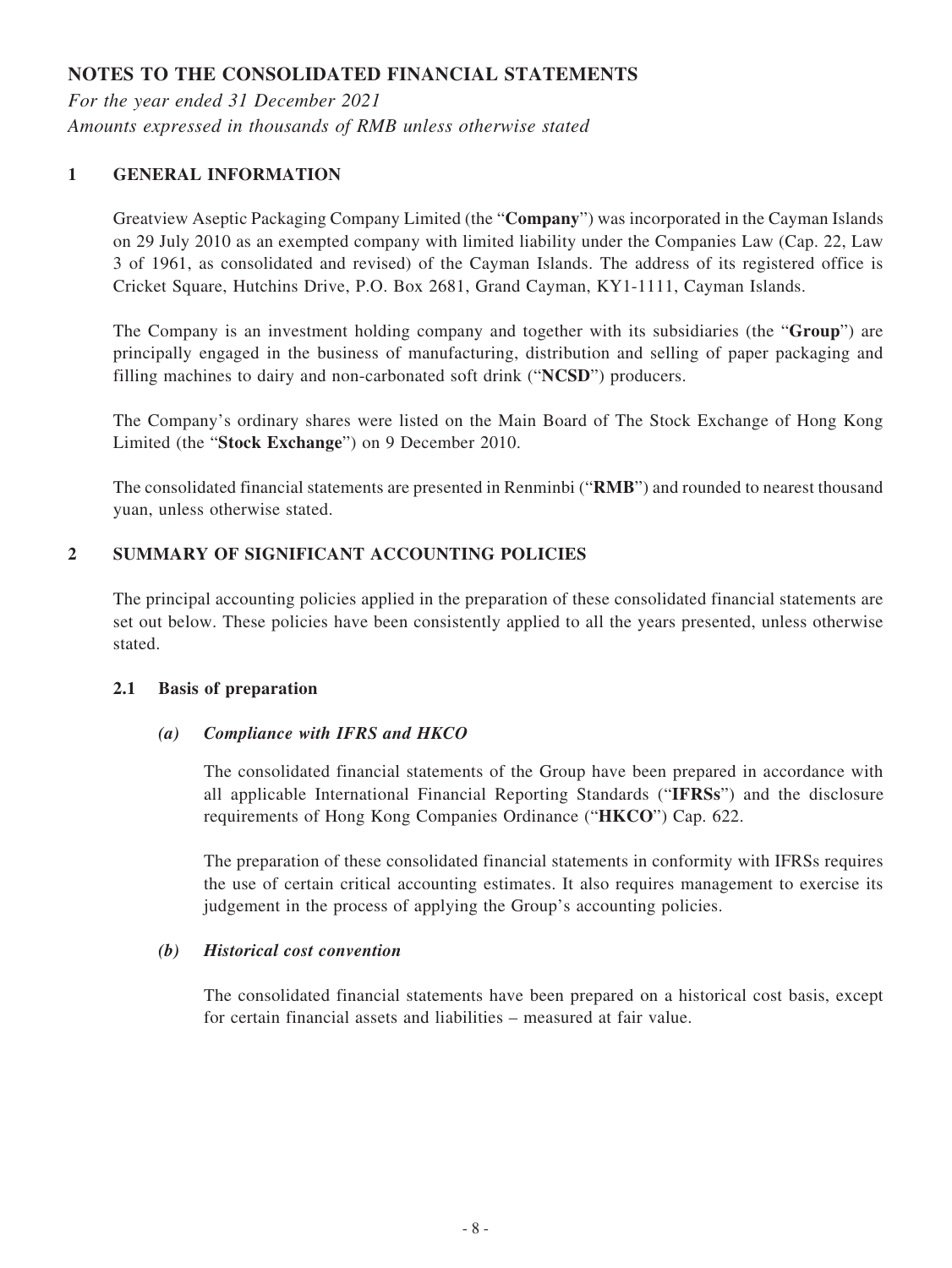#### *(c) New and amended standards and annual improvements adopted by the Group*

The Group has applied the following standards and amendments for the first time for their annual reporting period commencing 1 January 2021:

*• Interest Rate Benchmark Reform – Phase 2 -- amendments to HKFRS 9, HKAS 39, HKFRS 7, HKFRS 4 and HKFRS 16*

The Group also elected to adopt the following amendments early:

- *• Annual Improvements to HKFRS Standards 2018-2020 Cycle,*
- *• Deferred Tax related to Assets and Liabilities arising from a Single Transaction amendments to HKAS 12, and*
- *• Covid-19-Related Rent Concessions beyond 30 June 2021.*

The amendments listed above did not have any impact on the amounts recognised in prior periods and are not expected to significantly affect the current or future periods.

### *(d) New standards, amendments and interpretations issued but not yet adopted*

Certain new accounting standards, amendments to accounting standards and interpretations have been published that are not mandatory for 31 December 2021 reporting periods and have not been early adopted by the Group. These standards, amendments or interpretations are not expected to have a material impact on the entity in the current or future reporting periods and on foreseeable future transactions.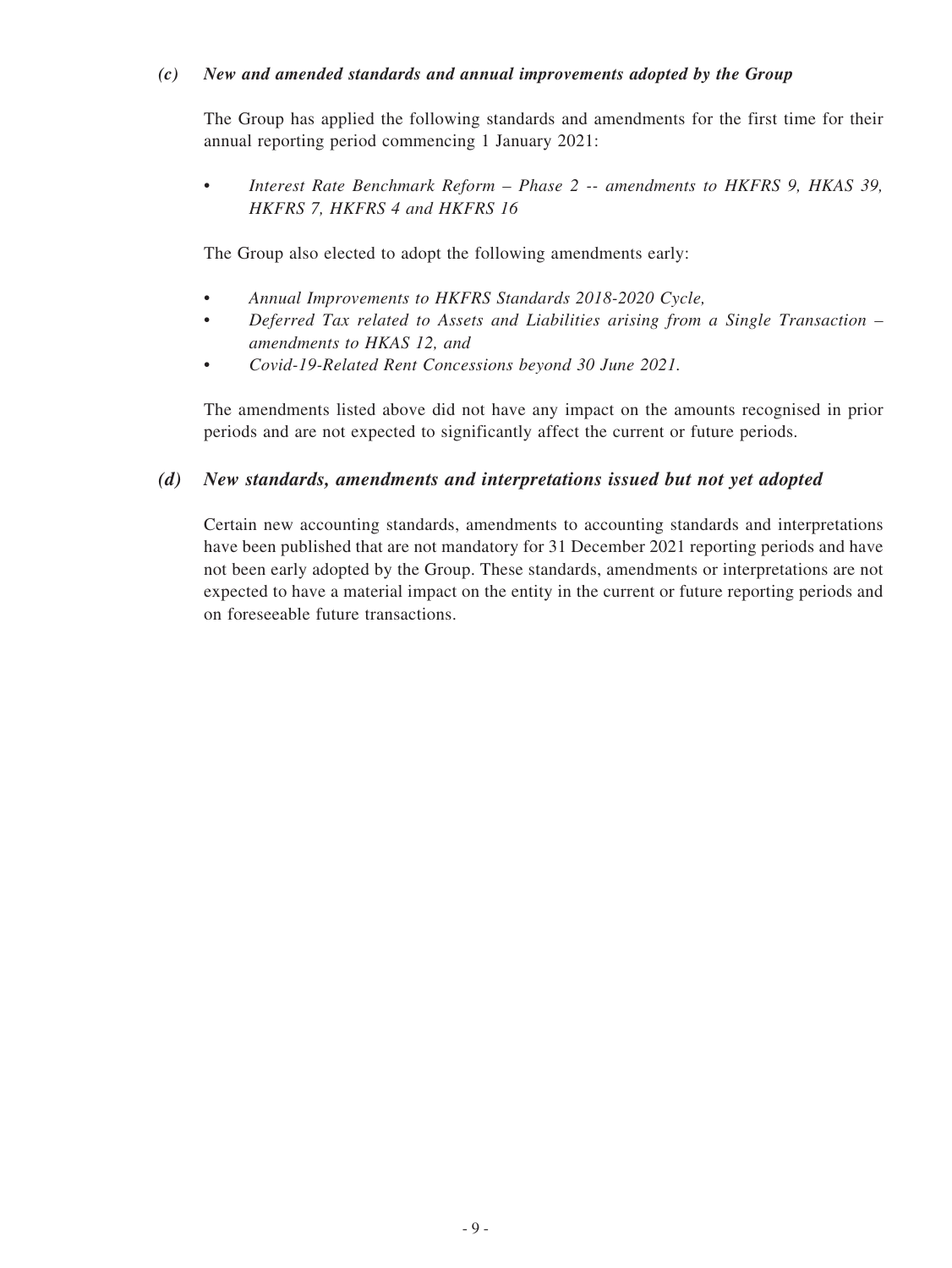### **3 REVENUE AND SEGMENT INFORMATION**

The Group's business activities, for which discrete financial statements are available, are regularly reviewed and evaluated by the chief operating decision maker ("**CODM**").

The CODM, who is responsible for allocating resources and assessing performance of the operating segments, has been identified as the executive directors of the Company (the "**Executive Directors**") which are used for making strategic decisions.

The operating segments are based on sales generated by geographical areas. The segment information provided to the Executive Directors are as follows:

|                                                 | <b>PRC</b>  | <b>International</b> | <b>Total</b>  |
|-------------------------------------------------|-------------|----------------------|---------------|
| 2021                                            |             |                      |               |
| Revenue                                         | 2,402,848   | 1,061,485            | 3,464,333     |
| Inter-segment revenue                           |             |                      |               |
| <b>Revenue from external customers</b>          | 2,402,848   | 1,061,485            | 3,464,333     |
| Cost of sales                                   | (1,872,578) | (894,091)            | (2,766,669)   |
| Segment results                                 | 530,270     | 167,394              | 697,664       |
| Including: revenue recognized that was included |             |                      |               |
| in the contract liabilities balance at          |             |                      |               |
| the beginning of the year                       | 31          |                      | 31            |
| 2020                                            |             |                      |               |
| Revenue                                         | 2,115,159   | 923,705              | 3,038,864     |
| Inter-segment revenue                           |             |                      |               |
| <b>Revenue from external customers</b>          | 2,115,159   | 923,705              | 3,038,864     |
| Cost of sales                                   | (1,490,203) | (743,098)            | (2, 233, 301) |
| Segment results                                 | 624,956     | 180,607              | 805,563       |
| Including: revenue recognized that was included |             |                      |               |
| in the contract liabilities balance at          |             |                      |               |
| the beginning of the year                       | 563         |                      | 563           |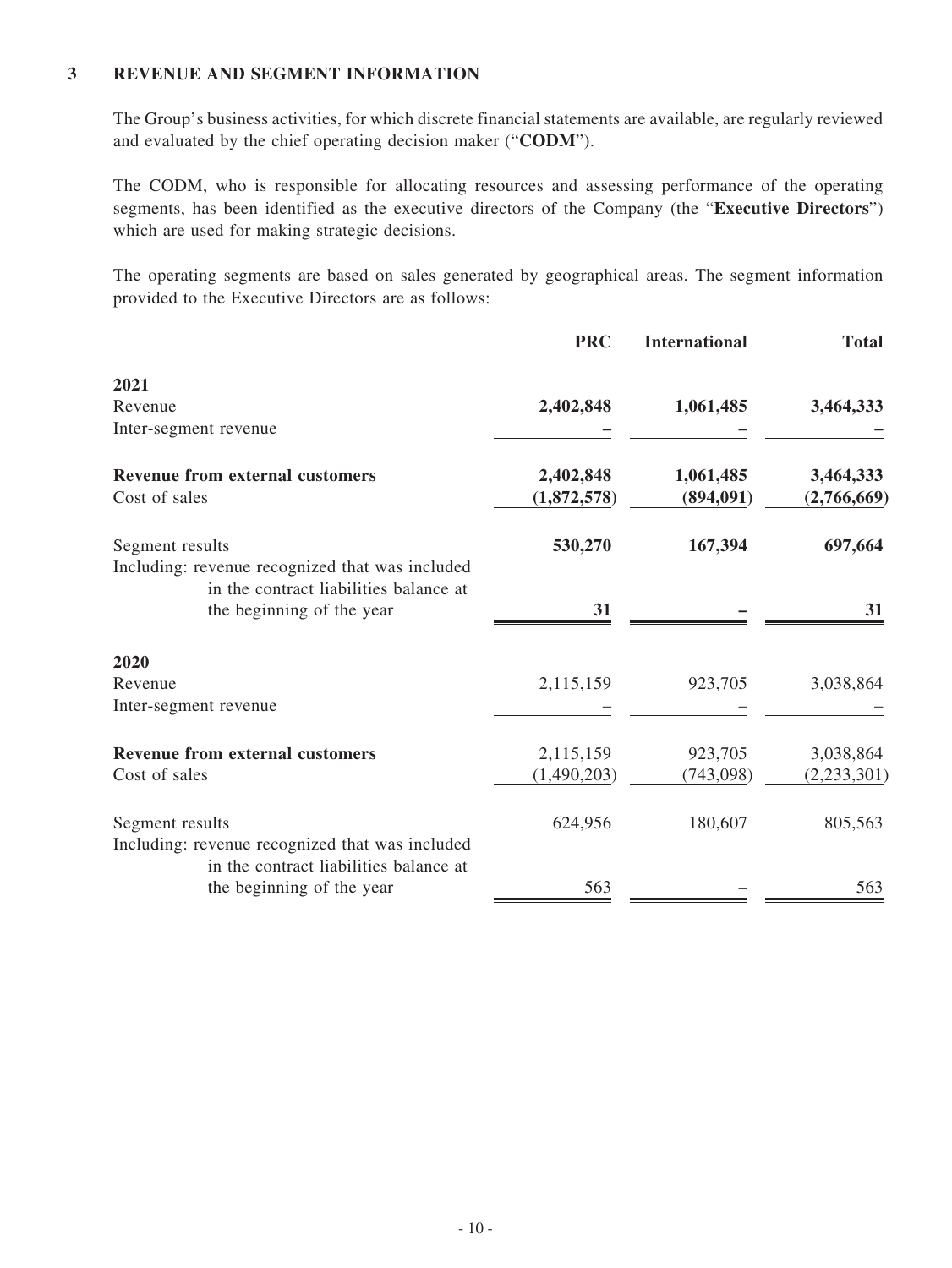A reconciliation of total segment results to total profit for the year is provided as follows:

|                                                | <b>Year ended 31 December</b> |            |
|------------------------------------------------|-------------------------------|------------|
|                                                | 2021                          | 2020       |
| Segment results for reportable segments        | 697,664                       | 805,563    |
| Other income                                   | 60,983                        | 37,291     |
| Other $(\text{losses})/\text{gains}$ – net     | 14,742                        | (15,045)   |
| Impairment of losses on financial assets – net | (5,854)                       | (11,681)   |
| Distribution expenses                          | (230, 931)                    | (177, 713) |
| Administrative expenses                        | (174, 286)                    | (177, 272) |
| Operating profit                               | 362,318                       | 461,143    |
| Finance income                                 | 6,029                         | 10,465     |
| Finance costs                                  | (8, 455)                      | (15, 693)  |
| Finance (costs)/income – net                   | (2, 426)                      | (5,228)    |
| Profit before income tax                       | 359,892                       | 455,915    |
| Income tax expense                             | (74, 820)                     | (113, 152) |
| Profit for the year                            | 285,072                       | 342,763    |
| Depreciation and amortisation charges          | (146, 776)                    | (159, 848) |

Information on segment assets and liabilities are not disclosed as this information is not presented to the Executive Directors as they do not assess performance of reportable segments using information on assets and liabilities. The non-current assets excluding deferred income tax assets (there is no employment benefit assets and rights arising under insurance contracts) amount to RMB1,413,564,000 (2020: RMB1,485,294,000).

The following table presents sales generated from packaging materials, filling machines and digital services:

|                     | <b>Year ended 31 December</b> |           |
|---------------------|-------------------------------|-----------|
|                     | 2021                          | 2020      |
| Packaging materials |                               |           |
| - Dairy products    | 2,861,575                     | 2,537,593 |
| $-$ NCSD products   | 580,572                       | 481,923   |
| Filling machines    | 19,293                        | 14,760    |
| Digital services    | 2,893                         | 4,588     |
|                     | 3,464,333                     | 3,038,864 |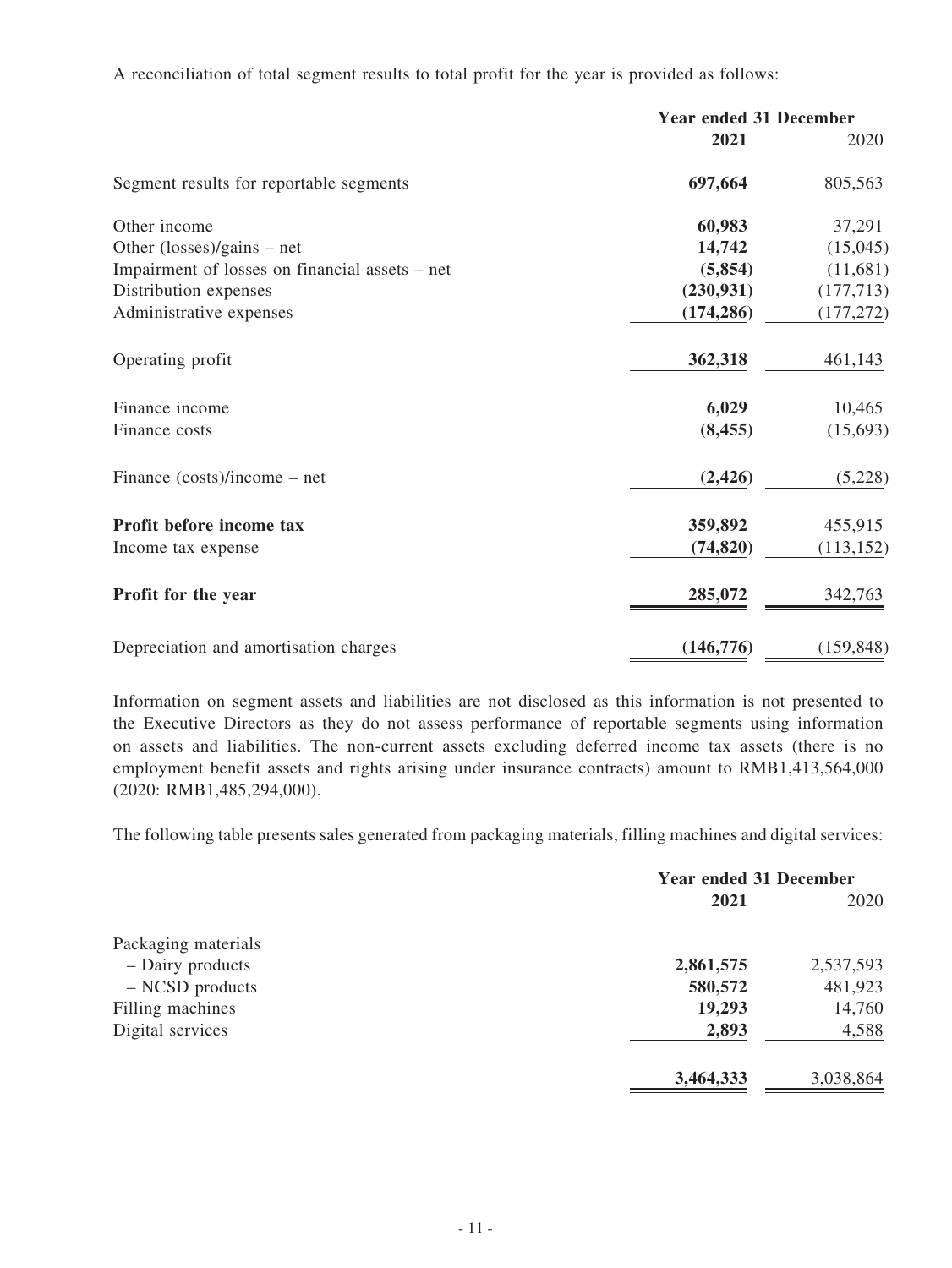During the 2021 financial year, revenue from 2 (2020: 2) customers each accounted for 10% or more of the Group's total external revenue. These revenues are all attributable to the revenue of dairy products. The revenue from these customers are summarised below:

|            | <b>Year ended 31 December</b> |           |  |
|------------|-------------------------------|-----------|--|
|            | 2021                          | 2020      |  |
| Customer A | 1,230,569                     | 1,139,068 |  |
| Customer B | 479,227                       | 342,118   |  |
| Total      | 1,709,796                     | 1,481,186 |  |

### **4 OTHER INCOME**

|                                | <b>Year ended 31 December</b> |        |  |
|--------------------------------|-------------------------------|--------|--|
|                                | 2021                          | 2020   |  |
| Income from sales of scraps    | 31,856                        | 20,582 |  |
| Subsidy income from government | 29,127                        | 16,709 |  |
|                                | 60,983                        | 37,291 |  |

## **5 OTHER GAINS/(LOSSES) – NET**

|                                                                      | <b>Year ended 31 December</b> |          |
|----------------------------------------------------------------------|-------------------------------|----------|
|                                                                      | 2021                          | 2020     |
| Net fair value gains on wealth management products at fair value     |                               |          |
| through profit or loss                                               | 2,768                         | 5,301    |
| Net losses on disposal of assets                                     | (29)                          | (3,513)  |
| Unrealized net fair value losses on derivative financial instruments |                               | (26,778) |
| Realized net fair value losses on derivative financial instruments   | (5,380)                       | (3, 442) |
| Net foreign exchange gains                                           | 10,961                        | 4,794    |
| <b>Others</b>                                                        | 6,422                         | 8,593    |
|                                                                      | 14,742                        | (15,045) |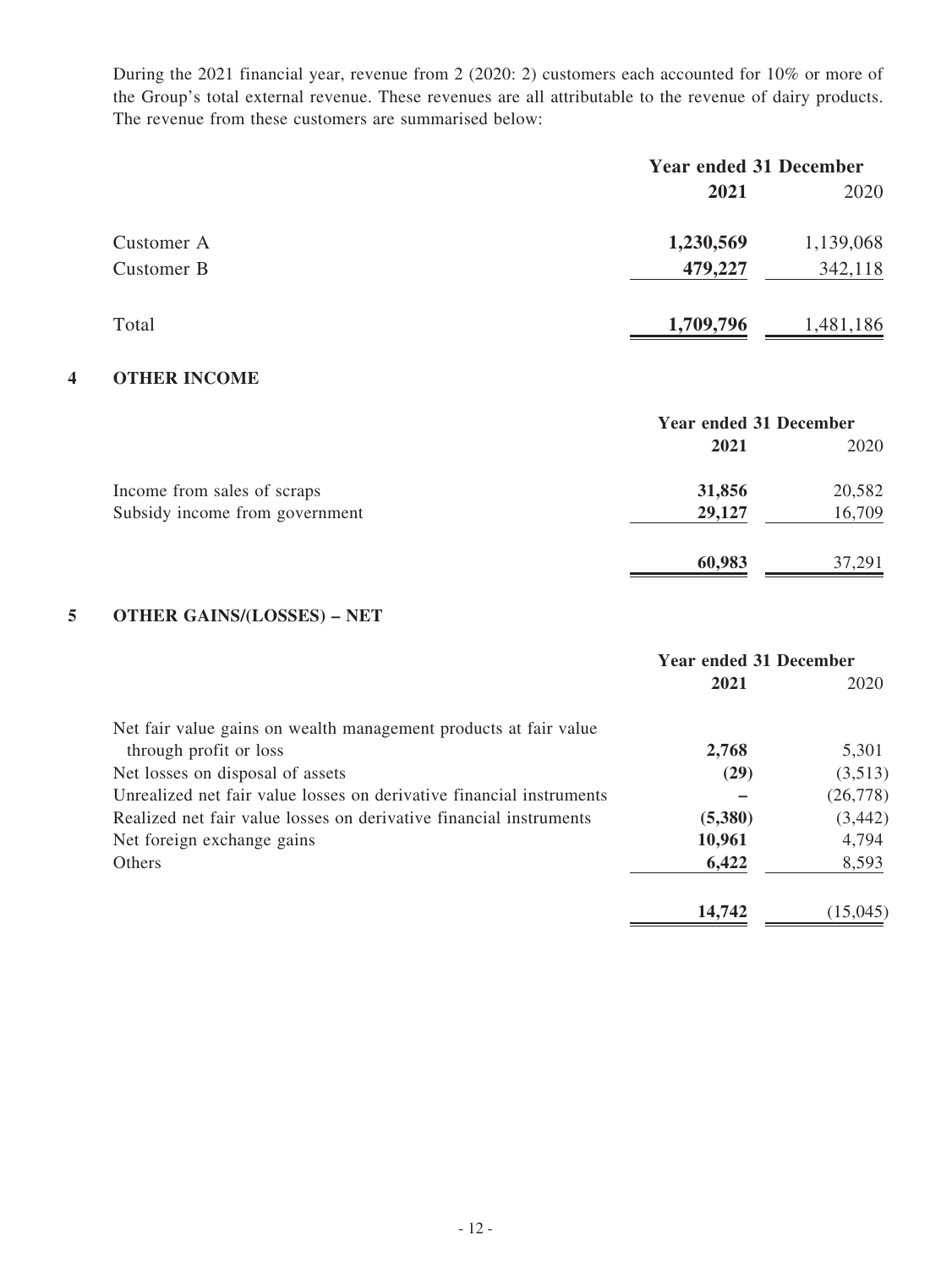|                                                               | <b>Year ended 31 December</b> |           |
|---------------------------------------------------------------|-------------------------------|-----------|
|                                                               | 2021                          | 2020      |
| Raw materials and consumables used                            | 2,299,322                     | 1,819,176 |
| Tax and levies on main operations                             | 14,727                        | 17,049    |
| Provision for obsolescence on inventories                     | 3,911                         | 1,135     |
| Depreciation and amortisation charges:                        | 146,776                       | 159,848   |
| $-Depreciation of PP&E$                                       | 130,309                       | 141,355   |
| - Depreciation of right-of-use assets                         | 8,612                         | 8,991     |
| - Amortisation of intangible assets                           | 7,855                         | 9,502     |
| Employee benefit expenses                                     | 323,317                       | 281,797   |
| Impairment of goodwill                                        |                               | 6,736     |
| Auditors' remuneration                                        |                               |           |
| - Audit services                                              | 2,400                         | 2,480     |
| - Non-audit services                                          | 118                           | 200       |
| Transportation expenses                                       | 148,448                       | 97,989    |
| Electricity and utilities                                     | 49,156                        | 45,934    |
| Repair and maintenance expenses                               | 35,503                        | 32,724    |
| Research and development expenses                             | 18,063                        | 22,724    |
| Advertising and promotional expenses                          | 26,107                        | 20,543    |
| Plating expenses                                              | 18,284                        | 16,124    |
| Professional fees                                             | 16,216                        | 11,585    |
| Travelling expenses                                           | 11,940                        | 9,196     |
| Bank charges                                                  | 2,998                         | 6,136     |
| Rental expenses                                               | 2,310                         | 550       |
| Other expenses                                                | 52,290                        | 36,360    |
| Total cost of sales, distribution expenses and administrative |                               |           |
|                                                               |                               |           |
| expenses                                                      | 3,171,886                     | 2,588,286 |

# **7 FINANCE INCOME AND FINANCE COSTS**

|                                     | <b>Year ended 31 December</b> |           |  |
|-------------------------------------|-------------------------------|-----------|--|
|                                     | 2021                          | 2020      |  |
| Interest income                     | 6,029                         | 10,465    |  |
| <b>Finance income</b>               | 6,029                         | 10,465    |  |
| Interest expenses – bank borrowings | (2,556)                       | (4,093)   |  |
| Interest expenses - lease           | (686)                         | (441)     |  |
| Exchange losses – net               | (5,213)                       | (11, 159) |  |
| <b>Finance costs</b>                | (8, 455)                      | (15,693)  |  |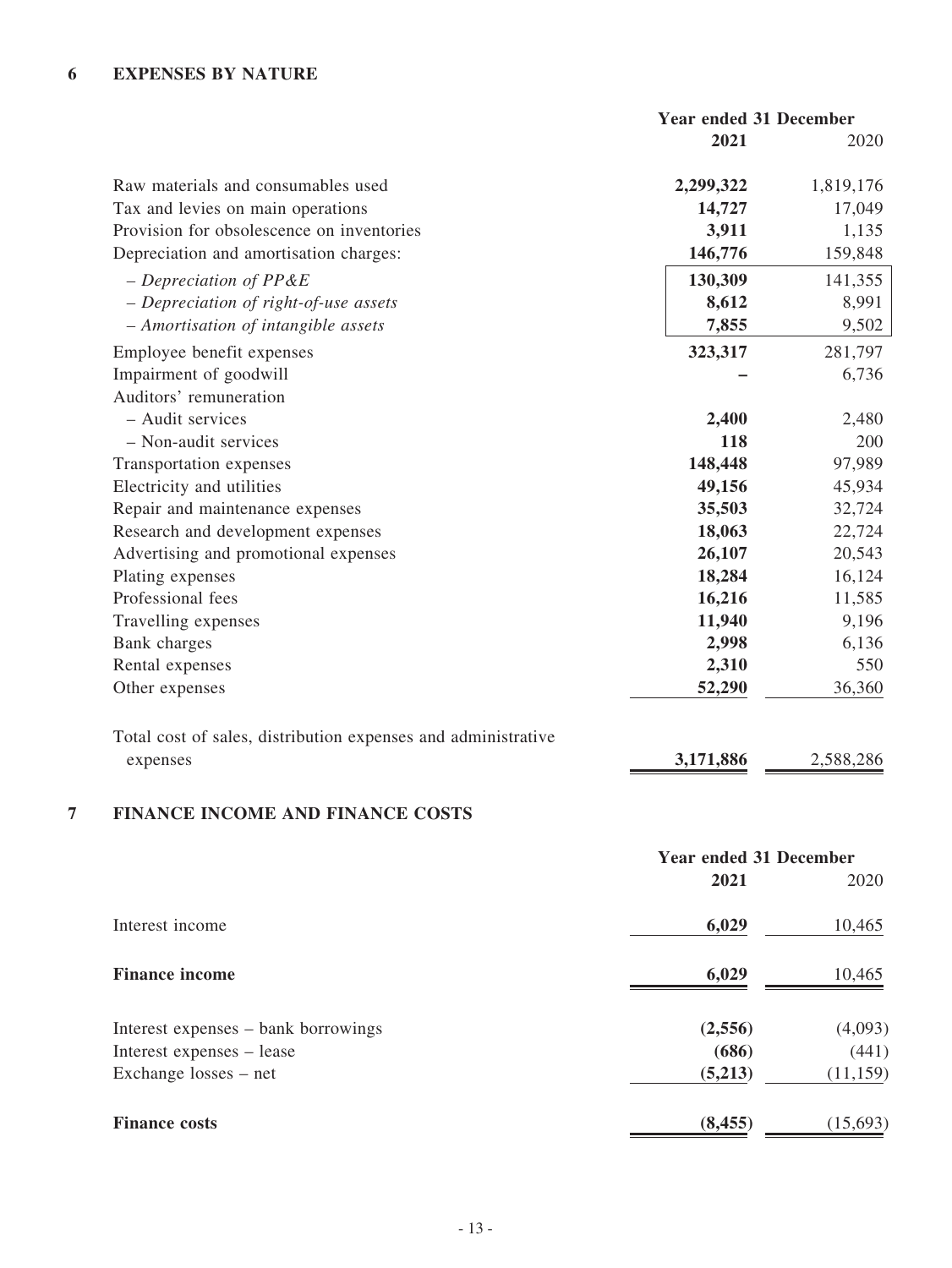|                       | <b>Year ended 31 December</b> |         |  |
|-----------------------|-------------------------------|---------|--|
|                       | 2021                          | 2020    |  |
| Current income tax:   |                               |         |  |
| Enterprise income tax | 71,397                        | 119,213 |  |
| Deferred income tax:  | 3,423                         | (6,061) |  |
| Income tax expense    | 74,820                        | 113,152 |  |

The Group's subsidiaries established in the PRC except for Greatview Aseptic Packaging (Inner Mongolia) Co. Ltd. ("**GA Inner Mongolia**") and Qingdao Likang Food Packaging Technology Co. LTD ("**Likang**") are subject to the PRC statutory income tax rate of 25% (2020: 25%) on the taxable income for the year. Hong Kong profits tax rate is 16.5% up to 1 April 2018. When the two-tiered profits tax regime took effect on 1 April 2018, the applicable Hong Kong profits tax rate is 8.25% for assessable profits on the first HK\$2 million and 16.5% for any assessable profits in excess of HK\$2 million. The profits tax of Greatview Aseptic Packaging Manufacturing GmbH and Greatview Aseptic Packaging Service GmbH has been provided at rate of 30.83%. Greaview Aseptic Packaging Europe GmbH is subject to the Swiss statutory income tax rate of 11.35%.

GA Inner Mongolia is located in a special economic zone with a preferential statutory income tax rate of 15%, which is subject to annual approval from the local tax bureau. The local tax bureau has approved this preferential tax rate of 15% for this subsidiary in year 2021.

Likang obtains a high-technology enterprise certificate which is valid for 3 years from 2020 to 2022 and subjects to a preferential statutory income tax rate of 15% according to the law of People's Republic of China on enterprise income tax.

The tax on the Group's profit before tax differs from the theoretical amount that would arise using the weighted average tax rate applicable to profits of the Group companies is as follows:

|                                                                   | <b>Year ended 31 December</b> |           |
|-------------------------------------------------------------------|-------------------------------|-----------|
|                                                                   | 2021                          | 2020      |
| Profit before tax                                                 | 359,892                       | 455,915   |
| Tax calculated at domestic tax rates applicable to profits in the |                               |           |
| respective countries                                              | 80,228                        | 112,481   |
| Withholding tax on dividends                                      | 9,320                         | 16,955    |
| Effect of preferential tax treatments                             | (11,757)                      | (19, 599) |
| Income not subject to tax                                         | (88)                          | (884)     |
| Super deduction of research and development expenses              | (1,975)                       | (2,665)   |
| Expenses not deductible for tax purposes                          | 1,543                         | 6,124     |
| Tax losses for which no deferred tax asset was recognised         | 271                           | 86        |
| Utilisation of previously unrecognised tax losses for which no    |                               |           |
| deferred income tax was recognised                                | (1,828)                       | (129)     |
| Others                                                            | (894)                         | 783       |
| Income tax expense                                                | 74,820                        | 113,152   |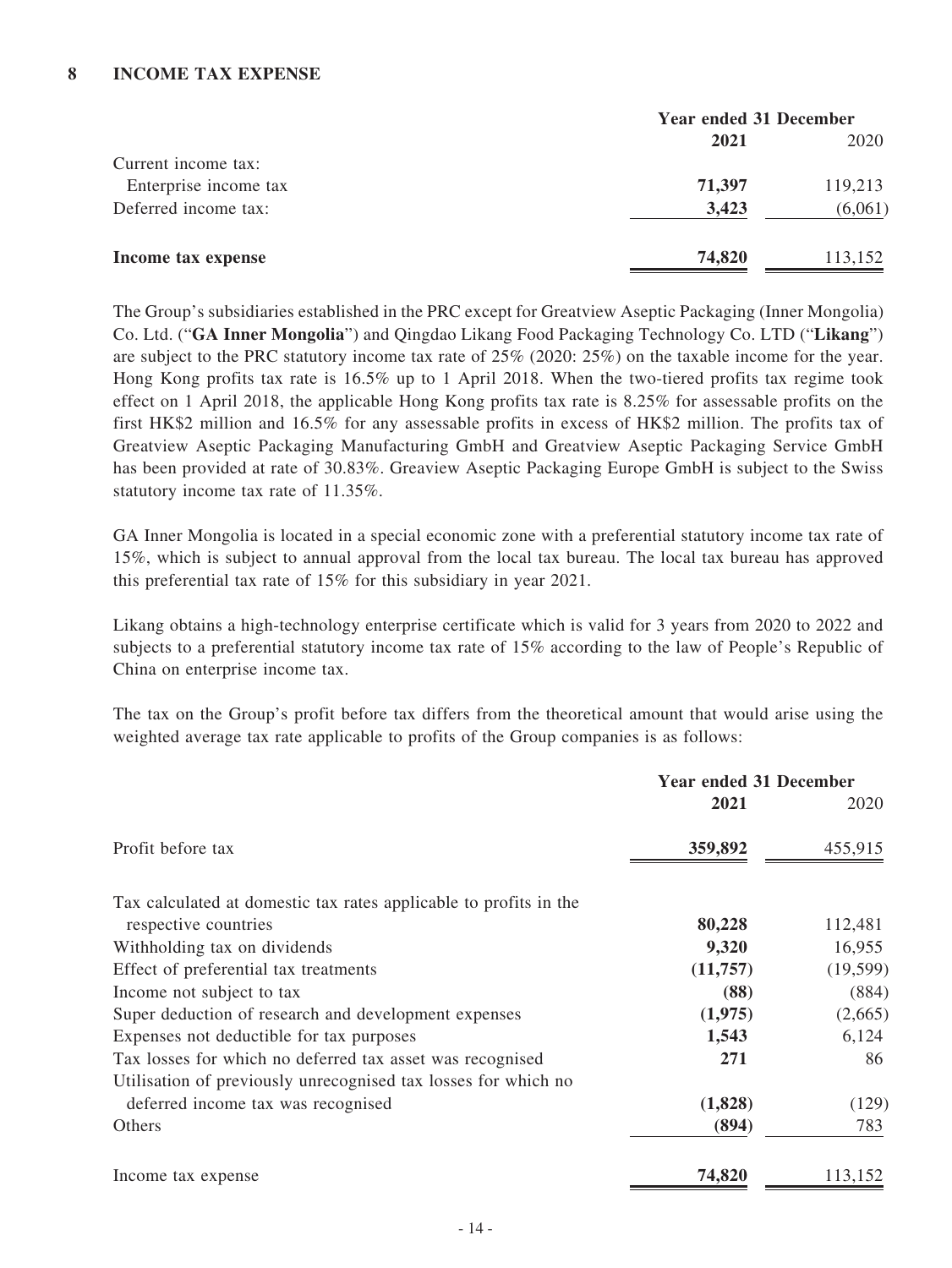#### **9 EARNINGS PER SHARE**

#### **Basic and diluted earnings per share**

Basic and diluted earnings per share are calculated by dividing the profit attributable to equity holders of the Company by the weighted average number of ordinary shares in issue during the year.

|                                                                                                                                | <b>Year ended 31 December</b> |                      |
|--------------------------------------------------------------------------------------------------------------------------------|-------------------------------|----------------------|
|                                                                                                                                | 2021                          | 2020                 |
| Profit attributable to equity holders of the Company<br>Weighted average number of ordinary shares in issue <i>(thousands)</i> | 285,072<br>1,336,631          | 342,763<br>1,336,917 |
| Basic and diluted earnings per share (RMB per share)                                                                           | 0.21                          | 0.26                 |

Basic and diluted earnings per share are the same as the Group does not have any dilutive potential ordinary shares for the years ended 31 December 2021 and 2020.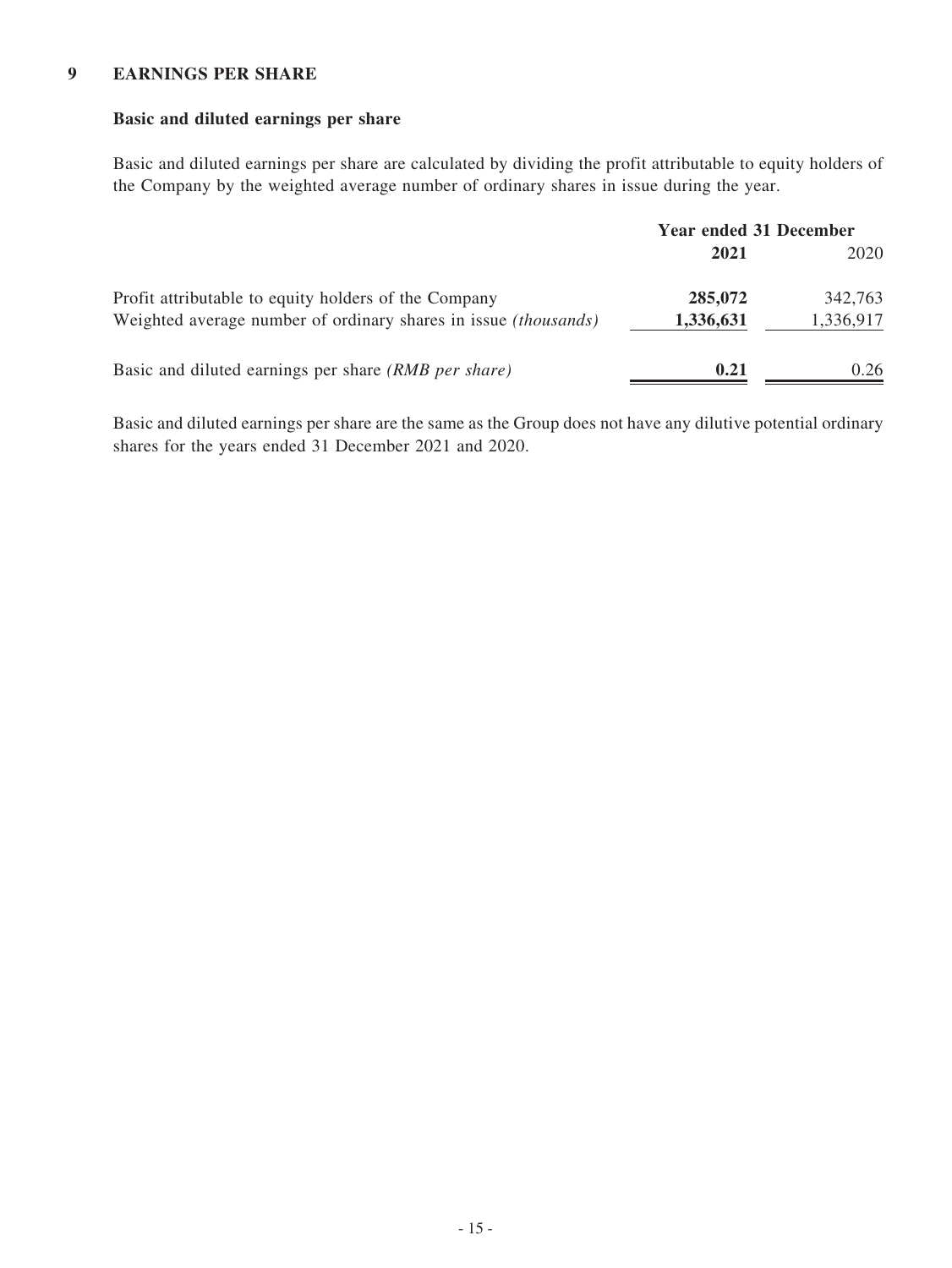# **10 PROPERTY, PLANT AND EQUIPMENT**

|                                 | <b>Land</b> and |                  | <b>Vehicles</b><br>and office | Construction | Leasehold                |              |
|---------------------------------|-----------------|------------------|-------------------------------|--------------|--------------------------|--------------|
|                                 | buildings       | <b>Machinery</b> | equipment                     |              | in progress improvements | <b>Total</b> |
| Cost                            |                 |                  |                               |              |                          |              |
| As at 1 January 2020            | 707,640         | 1,605,077        | 67,548                        | 17,536       | 1,742                    | 2,399,543    |
| Additions                       | 7,379           | 11               | 355                           | 75,029       |                          | 82,774       |
| Transfer upon completion        | 1,413           | 8,734            | 2,629                         | (12,776)     |                          |              |
| Disposals                       |                 | (39, 231)        | (4,311)                       | (14)         |                          | (43, 556)    |
| Exchange differences            | 8,121           | 10,612           | (145)                         | 799          | 48                       | 19,435       |
| As at 31 December 2020          | 724,553         | 1,585,203        | 66,076                        | 80,574       | 1,790                    | 2,458,196    |
| Additions                       |                 | 86               | 791                           | 86,021       |                          | 86,898       |
| Transfer upon completion        | 139             | 32,361           | 3,316                         | (35, 816)    |                          |              |
| Disposals                       |                 | (272)            | (1,535)                       |              |                          | (1,807)      |
| Exchange differences            | (27, 944)       | (41,596)         | (2,903)                       | (39)         | (183)                    | (72, 665)    |
| As at 31 December 2021          | 696,748         | 1,575,782        | 65,745                        | 130,740      | 1,607                    | 2,470,622    |
| <b>Accumulated depreciation</b> |                 |                  |                               |              |                          |              |
| As at 1 January 2020            | (130, 297)      | (849, 698)       | (52,980)                      |              | (1,323)                  | (1,034,298)  |
| Charge for the year             | (25, 853)       | (106, 503)       | (8, 832)                      |              | (167)                    | (141, 355)   |
| Disposals                       |                 | 31,886           | 3,870                         |              |                          | 35,756       |
| Exchange differences            | (1, 417)        | (4,015)          | (594)                         |              | (37)                     | (6,063)      |
| As at 31 December 2020          | (157, 567)      | (928, 330)       | (58, 536)                     |              | (1,527)                  | (1,145,960)  |
| Charge for the year             | (24, 827)       | (99, 560)        | (5,772)                       |              | (150)                    | (130, 309)   |
| Disposals                       |                 | 250              | 1,465                         |              |                          | 1,715        |
| Exchange differences            | 6,701           | 18,162           | 2,614                         |              | 155                      | 27,632       |
| As at 31 December 2021          | (175, 693)      | (1,009,478)      | (60, 229)                     |              | (1,522)                  | (1,246,922)  |
| Net book value                  |                 |                  |                               |              |                          |              |
| As at 31 December 2021          | 521,055         | 566,304          | 5,516                         | 130,740      | 85                       | 1,223,700    |
| As at 31 December 2020          | 566,986         | 656,873          | 7,540                         | 80,574       | 263                      | 1,312,236    |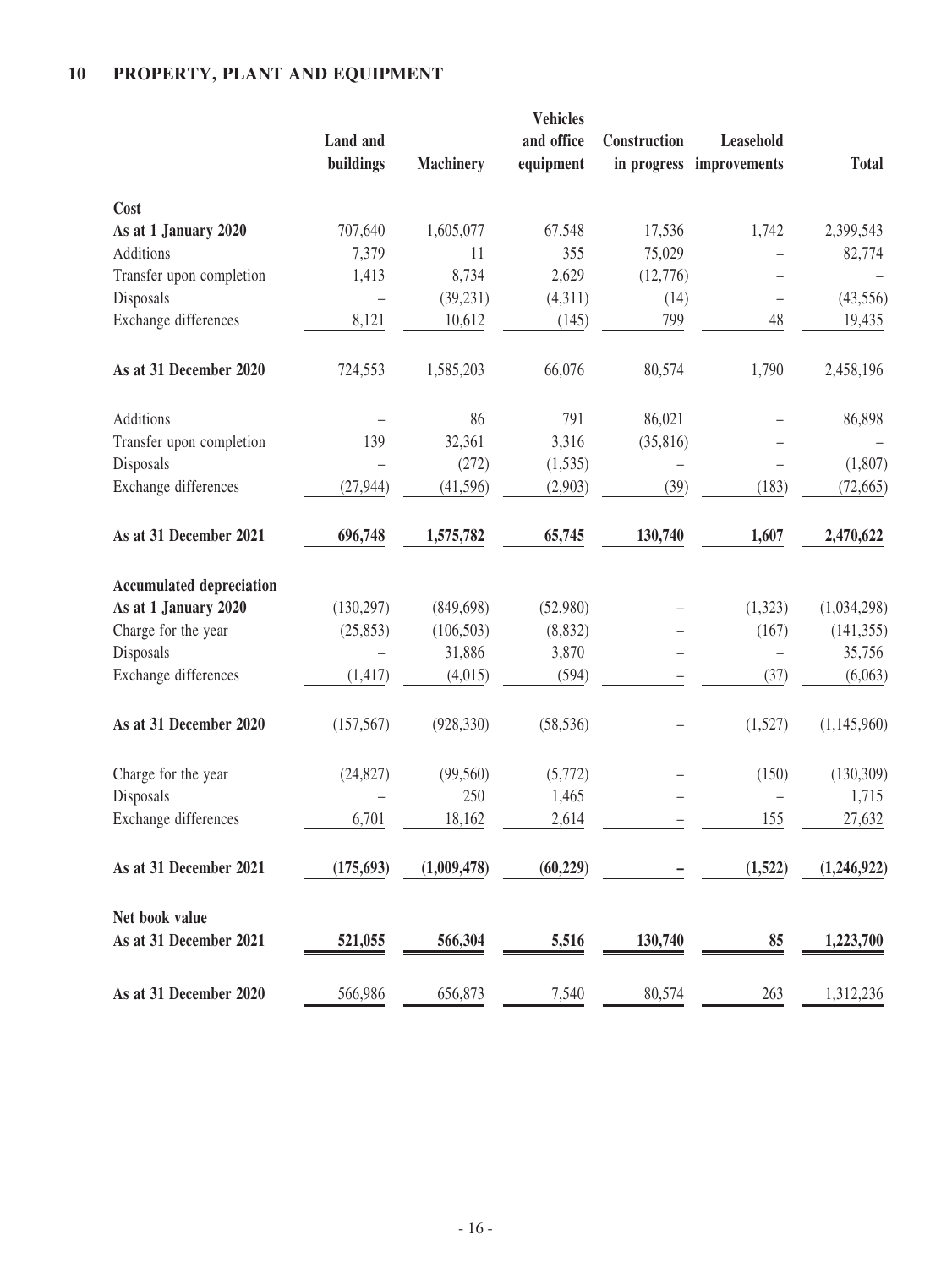(a) Depreciation expenses have been charged to the consolidated statement of comprehensive income as follows:

|                         | <b>Year ended 31 December</b> |         |  |
|-------------------------|-------------------------------|---------|--|
|                         | 2021                          | 2020    |  |
| Cost of sales           | 124,115                       | 134,583 |  |
| Distribution expenses   | <b>201</b>                    | 186     |  |
| Administrative expenses | 5,993                         | 6,586   |  |
|                         | 130,309                       | 141,355 |  |

(b) The Group's property, plant and equipment are located in the PRC and Europe.

As at 31 December 2021, the net book value of property, plant and equipment located in Europe was approximately RMB390,999,484 (as at 31 December 2020: RMB448,838,957).

(c) Construction in progress as at 31 December 2021 mainly comprises new equipment being constructed in Shandong, PRC and Inner Mongolia, PRC.

#### **11 LEASE**

#### **(a) Amounts recognized in the balance sheet**

The balance sheet shows the following amount relating to lease:

|                            | As at 31 December |        |
|----------------------------|-------------------|--------|
|                            | 2021              | 2020   |
| <b>Right-of-use assets</b> |                   |        |
| Land use rights            | 41,617            | 42,646 |
| <b>Buildings</b>           | 21,695            | 6,257  |
| Office equipment           | 689               | 948    |
|                            | 64,001            | 49,851 |
| <b>Lease liabilities</b>   |                   |        |
| $-$ Current                | 11,079            | 5,206  |
| - Non-current              | 11,603            | 2,316  |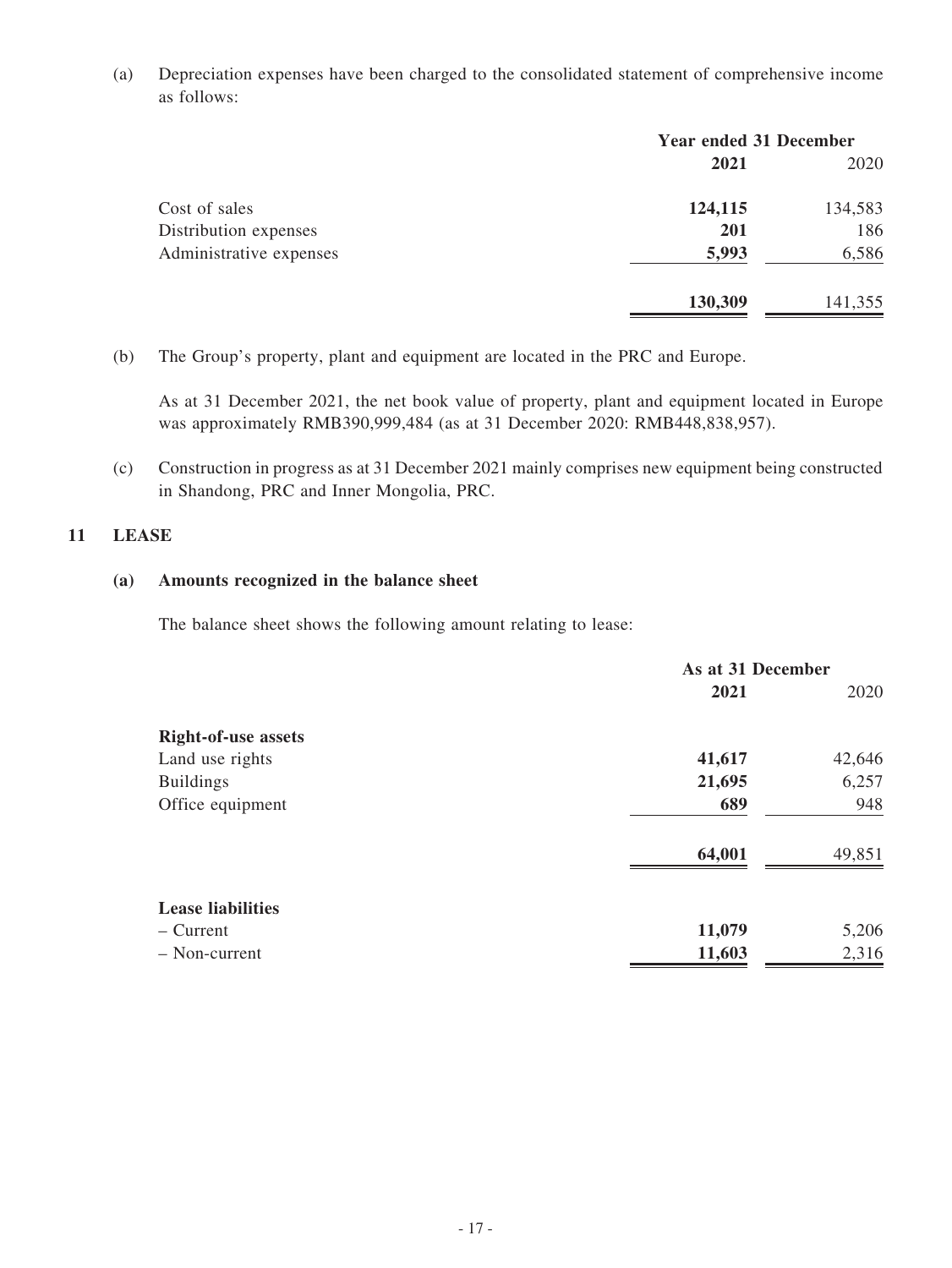#### **(b) Amount recognized in the statement of profit or loss**

|                                                                      | <b>Year ended 31 December</b> |       |
|----------------------------------------------------------------------|-------------------------------|-------|
|                                                                      | 2021                          | 2020  |
| Depreciation charge of right-of use assets ( <i>Note 6</i> )         | 8,612                         | 8.991 |
| Interest expense on lease liability ( <i>Note 7</i> )                | 686                           | 441   |
| Rental expense for short-term and low value leases ( <i>Note 6</i> ) | 2,310                         | 550   |

The total cash outflow for leases for the year ended 31 December 2021 was RMB8,289,000 (2020: RMB8,543,000).

#### **(c) The movements during the year ended 31 December 2021 and 31 December 2020**

|                                                               | <b>Land</b> use<br>rights | <b>Buildings</b>            | <b>Office</b><br>equipment | <b>Total</b>                |
|---------------------------------------------------------------|---------------------------|-----------------------------|----------------------------|-----------------------------|
| Net book value at 1 January 2020<br>Additions<br>Depreciation | 37,430<br>6,204<br>(988)  | 10,866<br>2,977<br>(7,586)  | 418<br>947<br>(417)        | 48,714<br>10,128<br>(8,991) |
| Net book value at 31 December<br>2020                         | 42,646                    | 6,257                       | 948                        | 49,851                      |
| Net book value at 1 January 2021<br>Additions<br>Depreciation | 42,646<br>(1,029)         | 6,257<br>22,762<br>(7, 324) | 948<br>(259)               | 49,851<br>22,762<br>(8,612) |
| Net book value at 31 December<br>2021                         | 41,617                    | 21,695                      | 689                        | 64,001                      |

#### **(d) The Group's leasing activities and how these accounted for**

The Group has leased several assets for buildings and office equipment. Lease terms are negotiated on an individual basis and contain a wide range of terms and conditions. Tenures of the leases range from 1 to 5 years.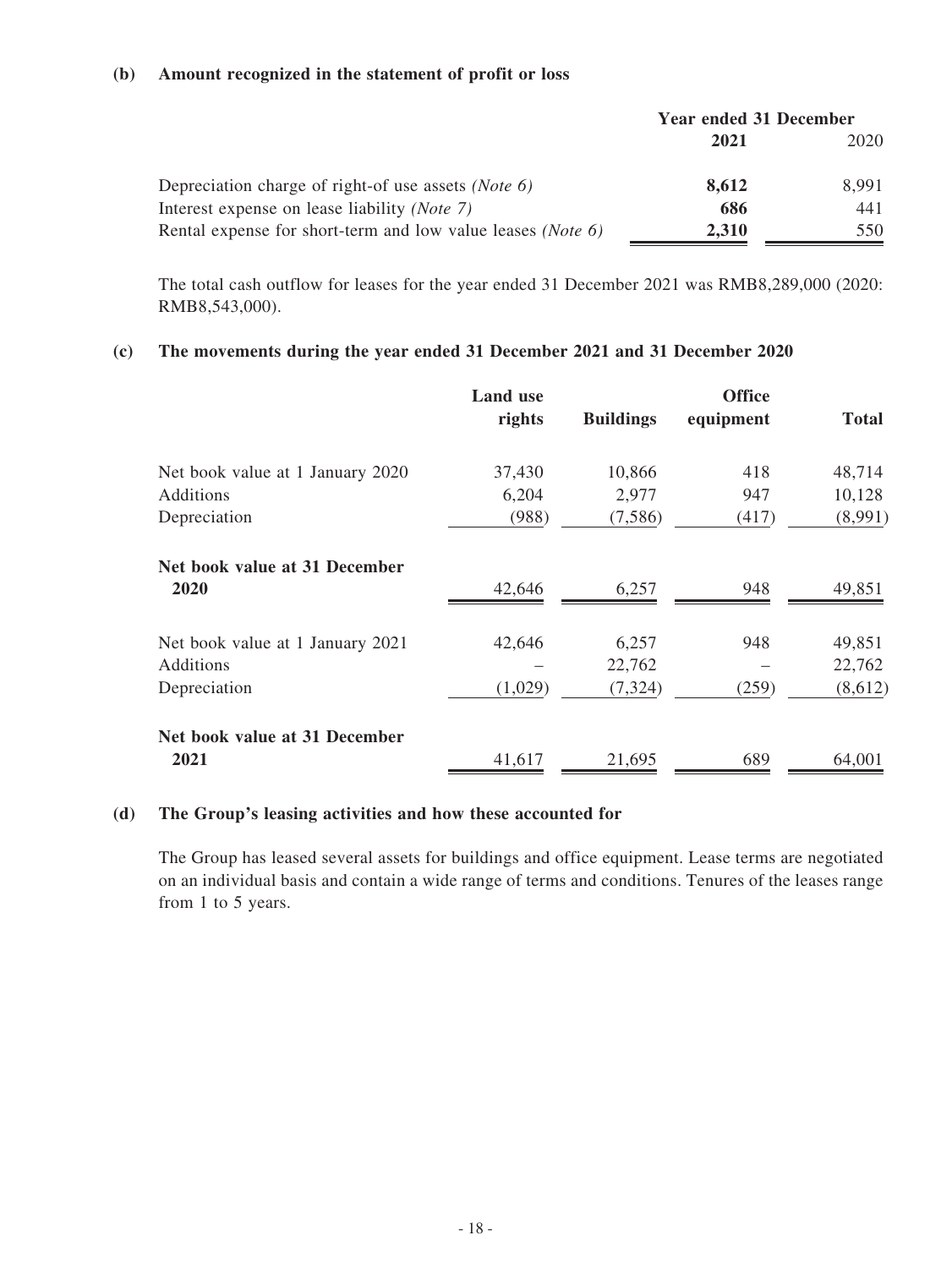### **12 INVENTORIES**

|                                  | As at 31 December |           |
|----------------------------------|-------------------|-----------|
|                                  | 2021              | 2020      |
| Raw materials                    | 601,465           | 542,722   |
| Work in progress                 | 33,018            | 24,388    |
| Finished goods                   | 181,592           | 157,175   |
|                                  | 816,075           | 724,285   |
| Less: Provision for obsolescence |                   |           |
| - Raw materials                  | (14, 480)         | (11, 824) |
| - Finished goods                 | (2,981)           | (1,726)   |
|                                  | 798,614           | 710,735   |

The cost of inventories recognised as expense and included in cost of sales amounted to approximately RMB2,751,942,000 for the year ended 31 December 2021 (2020: RMB2,216,251,000).

Inventory provision and the amount reversed have been included in cost of sales in the consolidated statement of comprehensive income for the years ended 31 December 2021 and 2020.

### **13 TRADE AND NOTES RECEIVABLES**

|                                                     | As at 31 December |           |
|-----------------------------------------------------|-------------------|-----------|
|                                                     | 2021              | 2020      |
| Trade receivables – gross                           | 726,262           | 562,084   |
| Less: Provision for impairment of trade receivables | (27,907)          | (22, 053) |
| Trade receivables – net                             | 698,355           | 540,031   |
| Notes receivables                                   | 51,980            | 51,977    |
| Less non-current portion: Trade receivables         | (27, 614)         | (18, 957) |
|                                                     | 722.721           | 573,051   |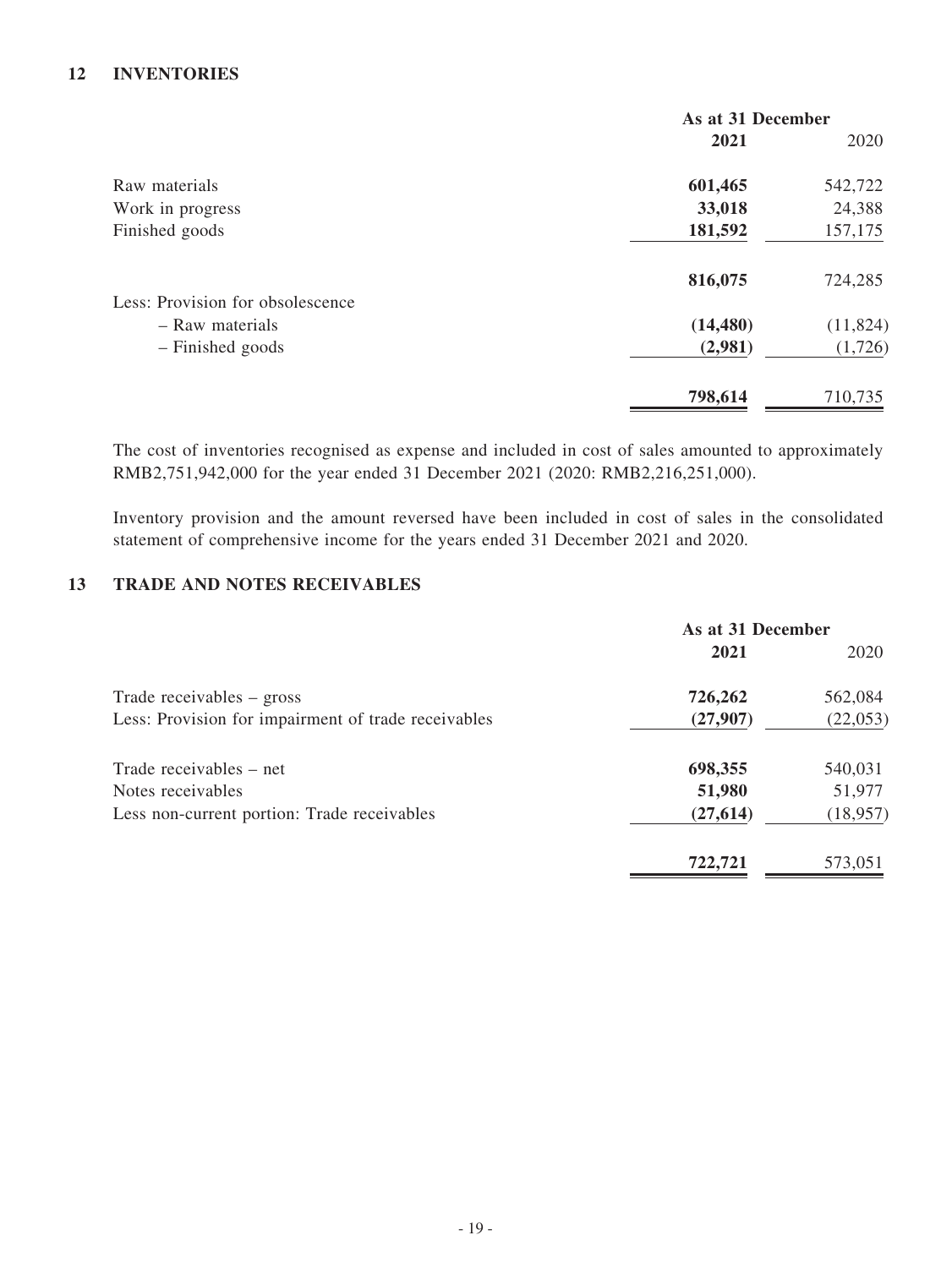Customers are normally granted credit term within 90 days. At 31 December 2021 and 2020, the aging analysis of the trade receivables based on invoice date are as follows:

|                           | As at 31 December |         |
|---------------------------|-------------------|---------|
|                           | 2021              | 2020    |
| Trade receivables – gross |                   |         |
| $0-90$ days               | 607,075           | 436,414 |
| 91-180 days               | 49,501            | 72,148  |
| 181-365 days              | 14,923            | 12,394  |
| Over 365 days             | 54,763            | 41,128  |
|                           | 726,262           | 562,084 |

The Group does not hold any collateral as security.

All non-current receivables are due over one year from the end of the year.

The Group applies the IFRS 9 simplified approach to measuring expected credit losses which uses a lifetime expected loss allowance for all trade receivables.

Movement in the allowance for impairment of trade receivables is as follows:

|                                                                    | <b>Year ended 31 December</b> |         |
|--------------------------------------------------------------------|-------------------------------|---------|
|                                                                    | 2021                          | 2020    |
| As at 1 January                                                    | 22,053                        | 11,393  |
| Increase in loss allowance recognised in profit or loss during the |                               |         |
| year                                                               | 10,086                        | 11,737  |
| Receivables written off during the year as uncollectible           |                               | (1,021) |
| Allowance reversed                                                 | (4,232)                       | (56)    |
| At 31 December                                                     | 27,907                        | 22,053  |

Trade receivables are written off when there is no reasonable expectation of recovery. Indicators that there is no reasonable expectation of recovery include, amongst others, significant financial difficulties of the debtor, probability that the debtor will enter bankruptcy or financial reorganization, default or delinquency in payments, and the failure of a debtor to engage in a repayment plan with the Group.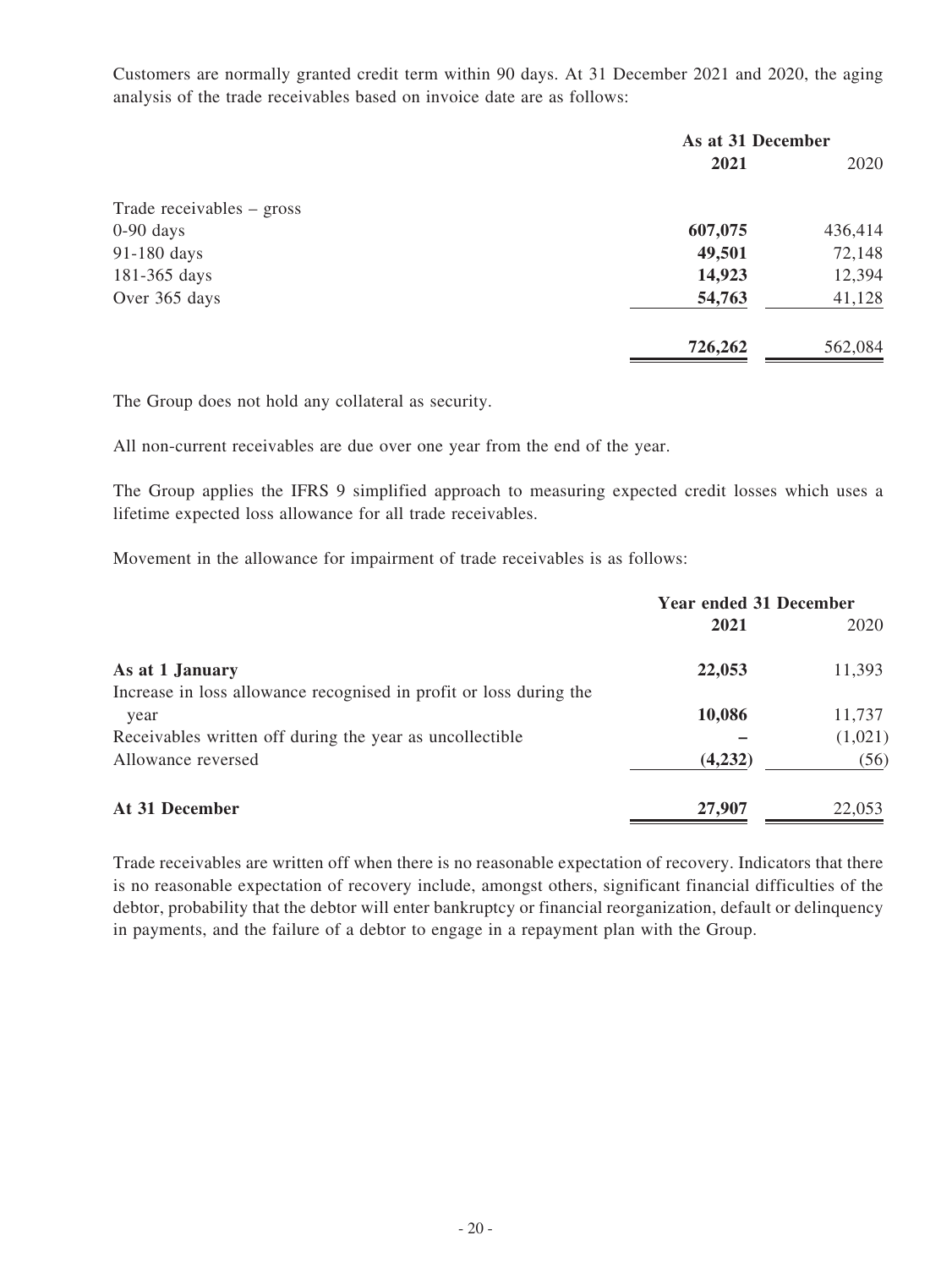### **14 PREPAYMENTS AND OTHER RECEIVABLES**

|                                                        | As at 31 December |           |
|--------------------------------------------------------|-------------------|-----------|
|                                                        | 2021              | 2020      |
| Prepayments                                            |                   |           |
| -advances to suppliers                                 | 25,679            | 36,517    |
| -other deferred expenses                               | 7,914             | 6,548     |
| -prepaid for land                                      | 7,898             | 7,898     |
| $-tariffs$                                             | 6,952             |           |
|                                                        | 48,443            | 50,963    |
| Less non-current portion: prepayments                  | (10,984)          | (10, 407) |
|                                                        | 37,459            | 40,556    |
| Other receivables                                      |                   |           |
| -value added tax deductible                            | 3,826             | 1,105     |
| -staff advances and other payments for employees       | 2,974             | 3,071     |
| -value added tax receivable                            | 3,437             | 1,418     |
| -income tax receivable due to the decrease of tax rate |                   | 3,632     |
| -others                                                | 1,982             | 2,645     |
|                                                        | 12,219            | 11,871    |
|                                                        | 49,678            | 52,427    |

### **15 SHARE CAPITAL, SHARE PREMIUM AND CAPITAL RESERVE**

|                     | As at 31 December |         |
|---------------------|-------------------|---------|
|                     | 2021              | 2020    |
| Share capital $(a)$ | 11,442            | 11,442  |
| Share premium $(b)$ | 416,418           | 465,970 |
| Capital reserve     | 123,598           | 122,848 |
|                     | 551,458           | 600,260 |

#### **(a) Share capital**

The total authorised number of ordinary shares is 3,000,000,000 (2020: 3,000,000,000) with par value of HK\$0.01 per share (2020: HK\$0.01 per share).

The number of ordinary shares issued as of 31 December 2021 is 1,336,631,000 (2020: 1,336,631,000). All issued shares are fully paid.

#### **(b) Share premium**

On 9 December 2010, the Company completed its initial public offering by issuing 233,600,000 shares of HK\$0.01 each at a price of HK\$4.30 per share. The Company's shares are listed on the Stock Exchange.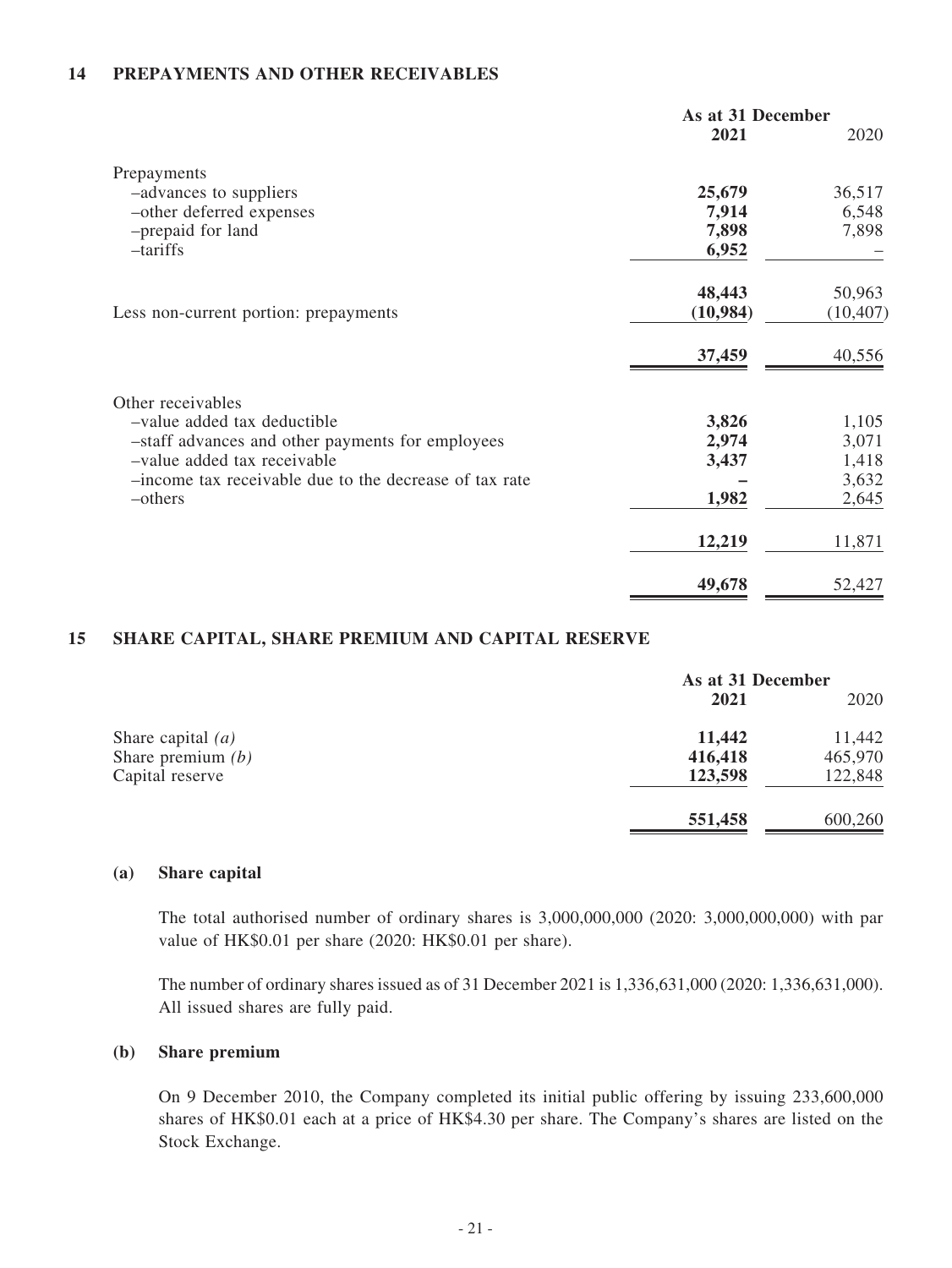### **16 BORROWINGS**

|                         |        | As at 31 December |         |
|-------------------------|--------|-------------------|---------|
|                         |        | 2021              | 2020    |
| <b>Current</b>          |        |                   |         |
| Secured                 |        |                   |         |
| Bank borrowings $(a)$   | $-EUR$ | 42,452            | 61,027  |
|                         | $-US$  | 140,265           | 130,498 |
|                         | $-HK$$ | 100,404           |         |
|                         |        | 283,121           | 191,525 |
| <b>Non-Current</b>      |        |                   |         |
| Secured                 |        |                   |         |
| Bank borrowings $(a)$   | $-EUR$ | 5,415             | 14,044  |
| <b>Total borrowings</b> |        | 288,536           | 205,569 |

#### **(a) Bank Borrowings**

The weighted average effective interest rates at the balance sheet dates are set out as follows:

|                        | As at 31 December |       |
|------------------------|-------------------|-------|
|                        | 2021              | 2020  |
| <b>Bank Borrowings</b> | $1.10\%$          | 1.42% |

All secured bank borrowings of RMB288,536,000 were guaranteed by the Company (2020: RMB205,569,000).

The Group's bank borrowings were repayable as follows:

|                       | As at 31 December |         |
|-----------------------|-------------------|---------|
|                       | 2021              | 2020    |
| Within 1 year         | 283,121           | 191,525 |
| Between 1 and 2 years | 5,415             | 8,025   |
| Between 2 and 5 years |                   | 6,019   |
|                       | 288,536           | 205,569 |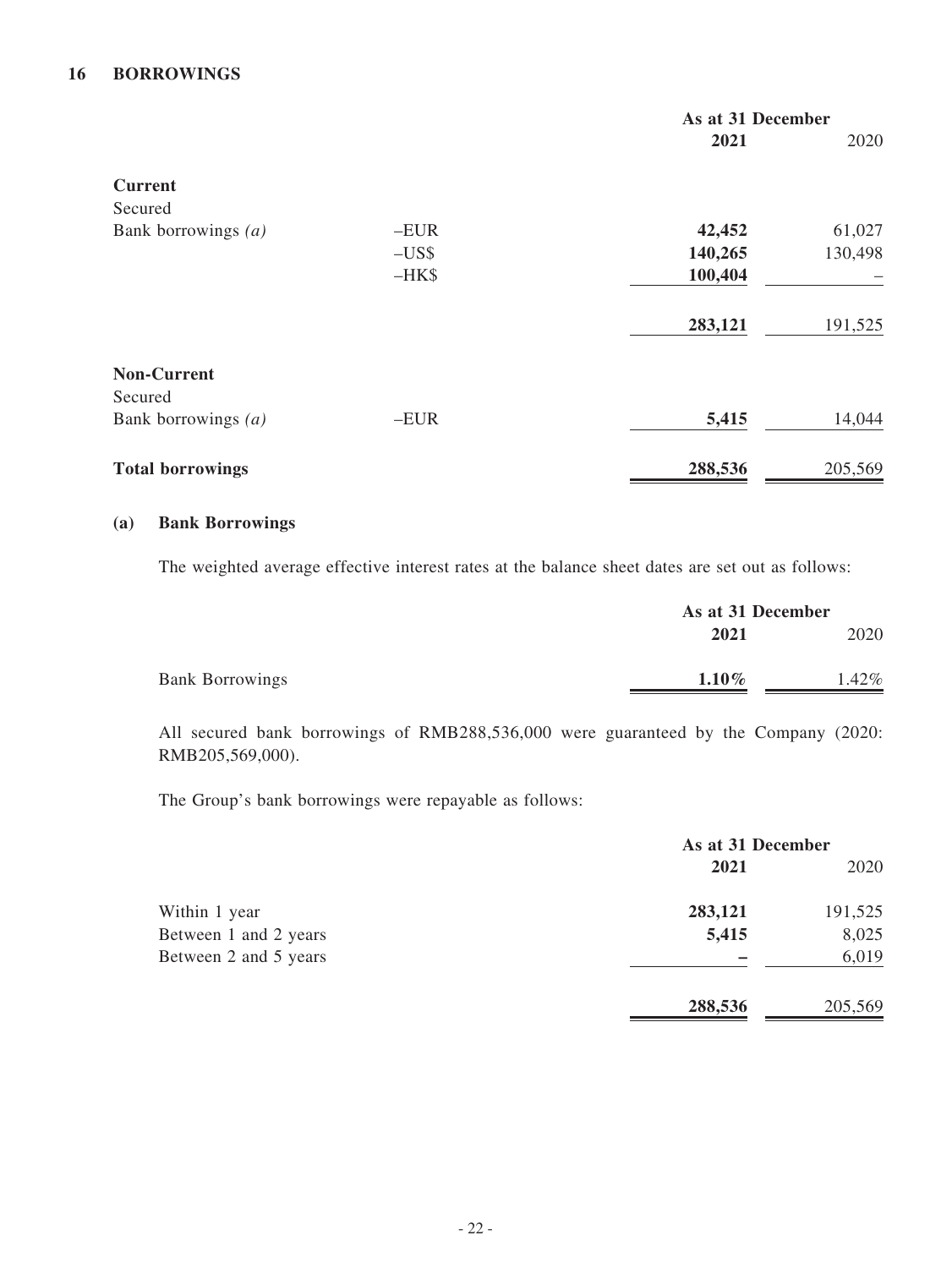As of 31 December 2021, the Group has 4 borrowing facilities (31 December 2020: 4) with a total limit of US\$105,000,000 (RMB669,449,000) and EUR25,000,000 (RMB180,493,000) (31 December 2020: US\$100,000,000 (RMB652,490,000) and EUR25,000,000 (RMB200,625,000). The amounts of the unutilized borrowing facilities are as follows:

|                          | As at 31 December |         |
|--------------------------|-------------------|---------|
|                          | 2021              | 2020    |
| Floating rate:           |                   |         |
| - Expiring within 1 year | 561,405           | 647,546 |

#### **17 TRADE PAYABLES, OTHER PAYABLES AND ACCRUALS**

|                             | As at 31 December |         |
|-----------------------------|-------------------|---------|
|                             | 2021              | 2020    |
| Trade payables              | 333,639           | 270,888 |
| Notes payables              | 313,030           | 276,155 |
| Accrued expenses            | 91,095            | 116,270 |
| Salary and welfare payables | 37,639            | 35,362  |
| Advances from customers     |                   | 29,894  |
| Other tax payables          | 10,246            | 11,304  |
| Other payables              | 6,634             | 6,506   |
|                             | 792,283           | 746,379 |

The normal credit period granted by the creditors generally ranged from 30 to 90 days. As at 31 December 2021 and 2020, the aging analysis of the trade payables based on invoice date is as follows:

|                | As at 31 December |         |
|----------------|-------------------|---------|
|                | 2021              | 2020    |
| Within 30 days | 278,306           | 227,268 |
| $31-90$ days   | 53,955            | 42,457  |
| 91-365 days    | 1,171             | 499     |
| Over 365 days  | 207               | 664     |
|                | 333,639           | 270,888 |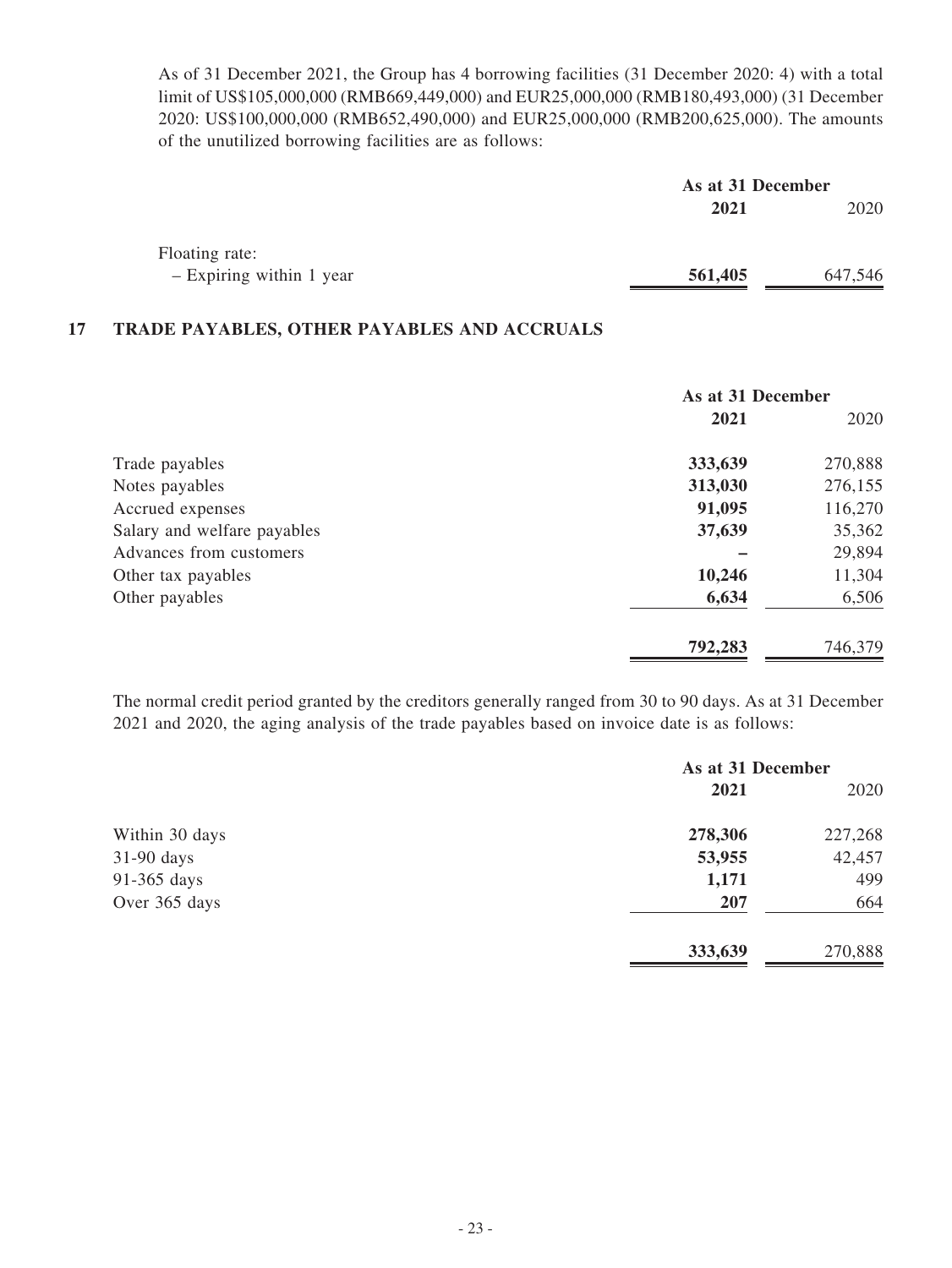### **18 DIVIDENDS**

The dividends paid in 2021 and 2020 were HK\$347,525,010 (2020 final dividend of HK\$0.14 per share, approximately RMB156,022,000, and 2021 interim dividend of HK\$0.12 per share, approximately RMB132,580,000, respectively) and HK\$360,991,230 (2019 final dividend of HK\$0.14 per share and 2020 interim dividend of HK\$0.13 per share, approximately RMB320,915,000 in total) respectively. The Board did not recommend the payment of final dividend for the year ended 31 December 2021 (2020: HK\$0.14 per share, approximately RMB157,487,000 in total).

|                                                | <b>Year ended 31 December</b> |         |
|------------------------------------------------|-------------------------------|---------|
|                                                | 2021                          | 2020    |
| Proposed and paid interim dividend of HK\$0.12 |                               |         |
| $(2020: HK$0.13)$ per ordinary share           | 132,580                       | 151,099 |
| Proposed final dividend of HK\$0.00            |                               |         |
| $(2020: HK$0.14)$ per ordinary share           |                               | 157,487 |
|                                                | 132,580                       | 308,586 |

### **19 COMMITMENTS**

The Group's capital commitments at the date of each statement of financial position are as follows:

|                                 | As at 31 December |        |
|---------------------------------|-------------------|--------|
|                                 | 2021              | 2020   |
| Contracted but not provided for |                   |        |
| - Property, plant and equipment | 16,815            | 27,967 |

#### **20 RELATED PARTY TRANSACTIONS**

#### **Key management compensation**

Key management includes Executive Directors and other key management of the Group. The compensation paid or payable to key management for employee services is shown below:

|                                                   | <b>Year end 31 December</b> |        |
|---------------------------------------------------|-----------------------------|--------|
|                                                   | 2021                        | 2020   |
| Salaries and other short-term employees' benefits | 11,942                      | 11,328 |
| Contribution to pension scheme                    | 308                         | 273    |
| <b>Bonuses</b>                                    | 1,407                       | 1,900  |
| Social security cost                              | 354                         | 461    |
|                                                   | 14,011                      | 13,962 |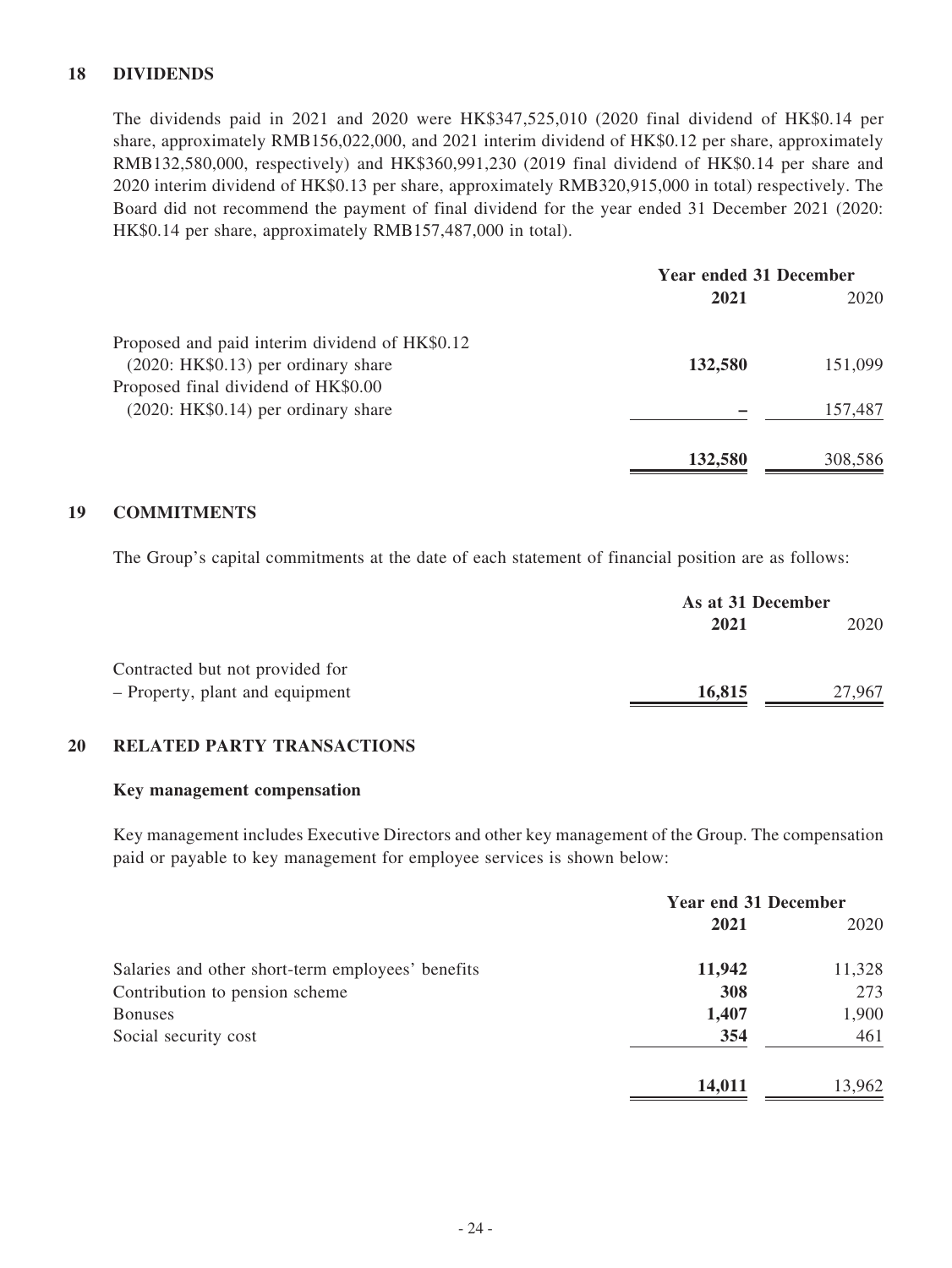### **BUSINESS REVIEW**

### **Overview**

Our Group provides integrated packaging solutions, which include aseptic packaging materials, filling machines, spare parts, technical services, digital marketing and product traceability solutions to the liquid food industry. We are the second largest supplier of roll-fed aseptic packaging materials globally. Our aseptic packaging materials are branded under the trademark of "GREATVIEW", which includes "Greatview Brick", "Greatview Pillow", "Greatview Crown", "Greatview Octagon" and "Greatview Blank-Fed". In March 2019, we completed the acquisition of Qingdao Likang Food Packaging Technology Co., LTD.\* (青島利康食品包裝科技有限公司) ("**Likang**"), which sells its aseptic packaging materials under the trademark of "Century Pack", including "Century Pack" Aseptic Brick, "Century Pack" Aseptic Pillow, etc. Our aseptic packaging materials are fully compatible with industry-standard roll-fed and blank-fed aseptic carton filling machines, which has benefited many dairy and non-carbonated soft drink ("**NCSD**") producers in countries around the world.

The global economic recovery is facing strong challenges due to new waves of COVID-19 pandemic (the "**pandemic**" or "**COVID-19**"), continuous labour market challenges, unresolved supply chain issues and higher inflationary pressures. The Report on the World Economic Situation and Prospects 2022 forecasts that following the economic growth of 5.5% in 2021, global production value is expected to grow by only 4.0% in 2022 and 3.5% in 2023. Amidst a complex and severe global economic situation, Greatview's supply chain also faced great challenges, however, we continued to adhere to a variety of safeguarding measures to stabilise the normal supply of products to all parts of the world.

The continuous spread of the pandemic has not only affected economic growth, but also all aspects of food and beverage consumption, which has caused consumers to develop new habits and attitudes. Consumers, while pursuing maximum convenience, focus more on long-term health and wellness through mindful eating. They proactively choose preventive nutrition, which has brought a range of market opportunities for food manufacturers. At the same time, companies are also required to strengthen safety measures and improve food hygiene standards to eliminate consumers' hygiene concerns. All of these factors are subtly changing and driving the development of the global food and beverage industry.

*\* For identification purposes only*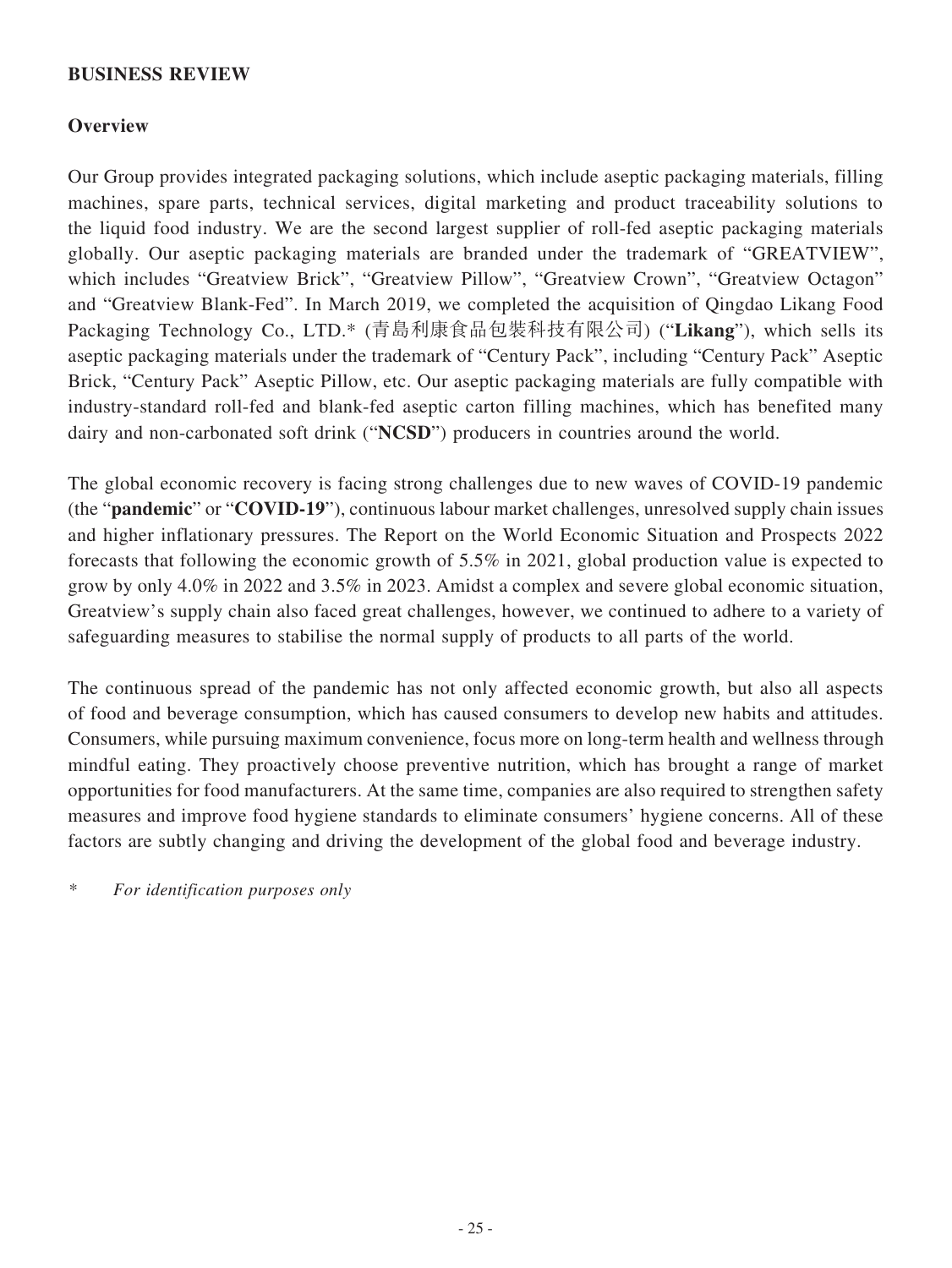In 2021, Greatview continued to expand globally. Having growth in both existing and new customers, sales volume in Greatview's international division increased by approximately 22.2%. There were significant challenges in the global supply chain, tight supply of raw material production capacity and rising raw material prices. Transportation costs remaining at a high level and a shortage of containers caused by the ongoing impact of the pandemic, Greatview strived to control costs through strategic cooperation with suppliers, entering into long-term contracts and increasing inventory, so as to maintain the stability of basic prices and to ensure steady and continuous production and supply.

In the People's Republic of China (the "**PRC**" or "**China**"), social consumption has recovered well after the pandemic. Influenced by the pandemic, consumers are paying more attention to their health and are becoming increasingly demanding for food products that fulfill their expectations in nutrition, brand and safety. The product categories and market segments related to the improvement of quality of life grew rapidly. Greatview's business in the PRC grew steadily in 2021, with sales volume increased by approximately 19.4%. With the gradual recovery of the economy, the Company's business in China has also shown a healthy uptrend.

# **Markets and Products**

We sold a total of approximately 21.0 billion packs during the year ended 31 December 2021 which represents an increase of approximately 20.1% as compared to 2020. Such increase was primarily due to the growth of sales volume in both the PRC and international markets. "Greatview Brick 250mL Base" remained as our top selling product, followed by "Greatview Brick 250mL Slim". In order to meet the constantly evolving needs of customers and consumers, we have launched two new packaging product specifications during the year, namely "Greatview Brick 200mL Slim Ripple" and "Greatview Brick 180mL Slim".

In markets around the world, under the influence of the pandemic, many markets favour low sugar and plant-based healthy food. Meanwhile, consumers are more aware of the impact of individual actions on climate change, and ecological anxiety has prompted people to pay more attention to environmental protection actions and purchase decisions. Resultantly, pollution-free and renewable environmentallyfriendly packaging materials have attracted increasing attention. About 55% of consumers around the world say they consciously purchase products with environmentally-friendly packaging or less overall packaging. The World Business Outlook Report highlights the increase in plant-based food and beverage consumption resulting from increased demand for sustainable products, and this trend provides market impetus for aseptic packaging materials.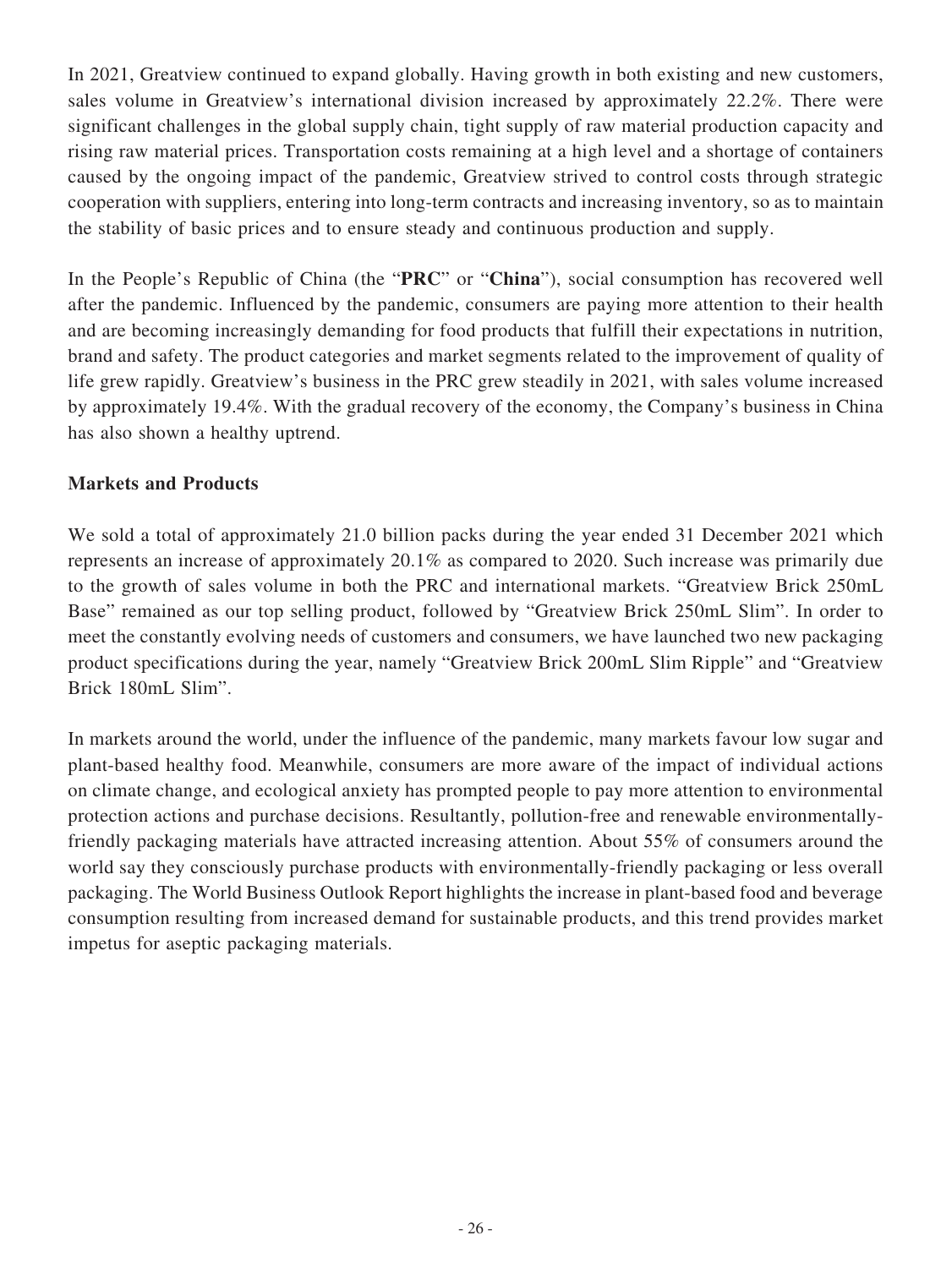The consumption upgrading trend in the PRC market is still continuing, the dairy product market has increased both in terms of the number of purchasers and purchase volume, and the demand has increased steadily. From the perspective of per capita consumption of dairy products, China's per capita consumption of dairy products is less than half of that of Japan and South Korea, which leaves high potential for growth. As Generation Z emerges into adulthood, the impact on business is becoming increasingly apparent, and this facilitates the evolution of new consumption trends in China and triggers new consumption opportunities. Enterprises should, therefore, adapt to the rapid and diversified consumption demands. An increasing number of consumers hope to supplement nutrition and boost their immunity through healthy food, including dairy products. The dairy product market in China still has sizeable space for growth as well as sufficient development potential from a long-term perspective.

Nonetheless, competition in the PRC market has become more intense following the advancement of aseptic packaging technologies in recent years. A number of enterprises expanded into the aseptic packaging industry in succession through investments as well as through mergers and acquisitions, and increased their competitiveness by enlarging the business scale. Meanwhile, under the pressure arising from global supply chain constraints, numerous small-scale enterprises were eliminated through heavy market competition, further increasing industry concentration.

To meet the growing and diverse market demand for aseptic packaging materials, we will not only strive to step up our research and development of new products, launching a range of formats and sizes of packaging material products, but also commit to the research and development of environmentallyfriendly products. During the reporting period, we launched a more environmentally-friendly aseptic packaging material "Greatview® Planet", by enhancing the sustainable performance of our products, enriching our product portfolio, so as to widen our customer base, and improving customer relationship management, thereby enhancing our brand image globally.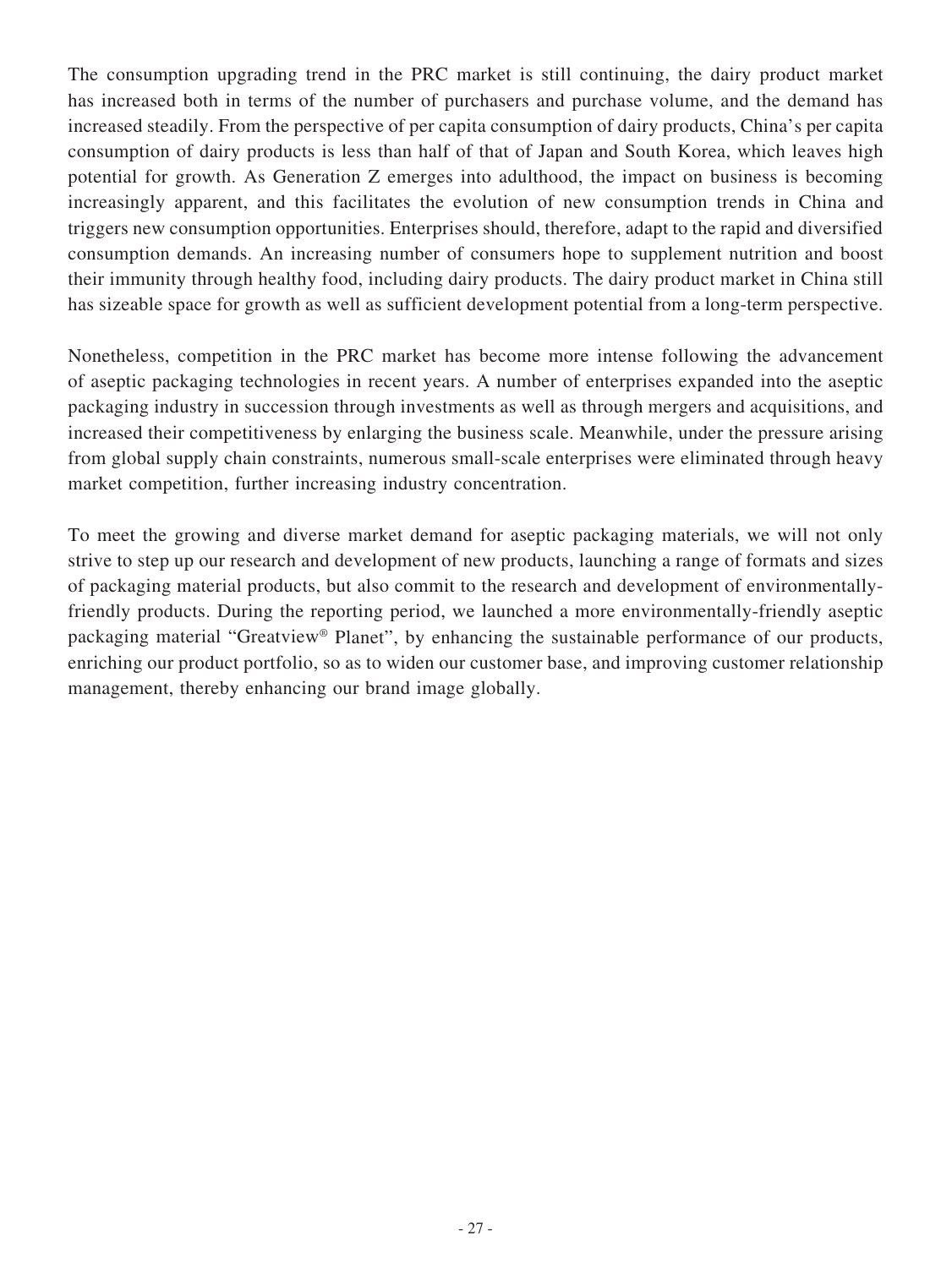## **Operation Management**

In terms of supply chain management and production management, Greatview actively maintain a wellcoordinated cooperation with suppliers, increasing inventories and integrating logistical resources to guarantee the stable supply of products. Through keen market foresight and forward-looking decision making, we have decreased costs of procurement of raw materials and strive to guarantee price stability.

Digitalisation plays an increasingly important role in ensuring the efficient management of the Company and the rapid coordination of the organisation. The digitalisation of the Company has always adhered to the dual-driven principle of technology and business. By upgrading our digital technology, we have realised user-centricity and reconstructed the user experience. The application of production big data provides accurate basic information and scientific analysis tools for product quality improvement and cost reduction. Greatview is progressing towards to lean management and intelligent production by means of digitalisation.

Greatview also offers digitalisation services to upstream and downstream partners while implementing internal controls, which means that we provide strong information support for improving supply chain efficiency and raw material traceability. Meanwhile, it also helps our customers to expand within their respective markets and strengthen channel control. Through digitalisation services, Greatview has strengthened strategic partnership with our customers.

In terms of quality control, we have established an effective quality assurance system to improve the quality management level, from raw material supply, manufacturing, storage, transportation, after-sales service and each links to ensure product safety and quality.

Regarding sustainable development, we have actively embraced producer responsibility in reducing carbon emissions and product weight whilst promoting recycling rates and responding to market demands for sustainable development and a circular economy.

# **Production Capacity and Utilisation**

Our Group has a total annual production capacity of approximately 30.0 billion packs as at 31 December 2021 (2020: approximately 30.0 billion packs). Approximately 21.2 billion packs were produced for the year ended 31 December 2021 which represented an utilisation rate of approximately 70.6% (2020: approximately 59.0%). The increase in the utilisation rate was mainly due to the increase in sales volume.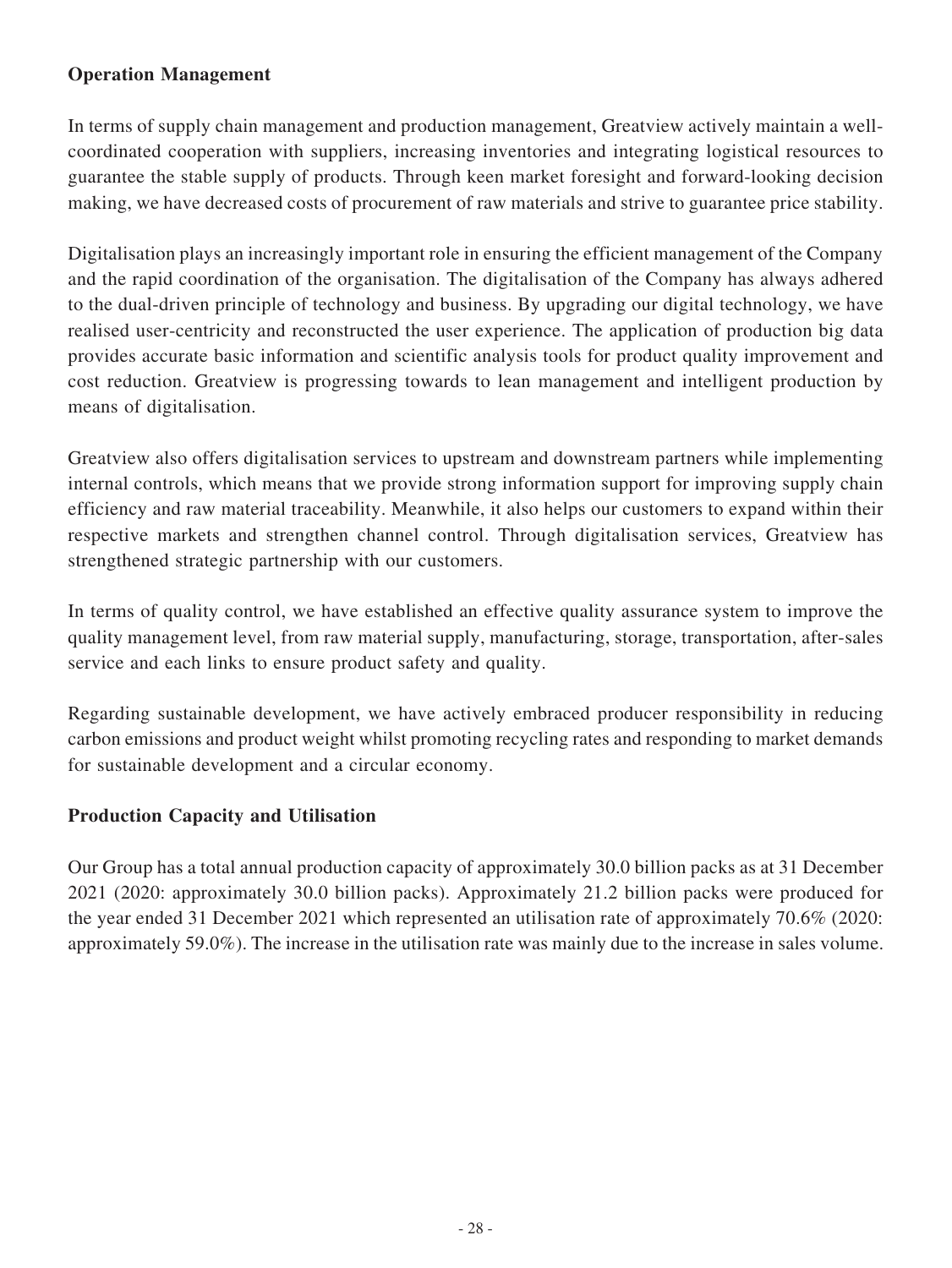### **Suppliers and Raw Materials**

During the year ended 31 December 2021, the purchase prices of our Company's key raw materials showed a significant upward trend, the reasons for this include the continuing global pandemic, large-scale natural disasters, congestion in the Suez Canal, trade protectionism in Europe, inflation, as well as other factors. Against this challenging backdrop, some suppliers halted production, which caused insufficient volume of supply. At the same time, with the intensification of international trade imbalances, international freight rates continued to soar, especially for sea freight and China-Europe freight trains, which both increased by more than 10 times over the year. The situation described has brought pressures to our supply chain.

Facing these challenges, we have actively communicated with suppliers in relation to production capacity, supply and substitution of similar products to ensure the normal operation of supply of products and production. In addition, by strengthening supply chain management, optimising the use of raw materials, strictly controlling non-urgent production procurement, saving energy and reducing consumption, increasing revenue and reducing expenditure, it has been possible to maximise the Company's overall interest.

In terms of supplier management, we have established an effective supplier management system, which not only reviews the basic information and qualifications of suppliers, but also conducts risk assessment on suppliers according to the management needs of environment, quality, food safety and social responsibility. We also conduct the annual performance evaluation and audit on all suppliers to ensure that the materials, services and its operation meet Greatview's requirements.

# **Business Development**

Adhering to the spirit of continuous innovation, Greatview has provided ever increasing variety of packaging material specifications and end-to-end packaging solutions, including filling machines, to global customers.

In 2021, Greatview launched two new packaging product specifications, namely "Greatview Brick 200mL Slim Ripple" and "Greatview Brick 180mL Slim", in order to help customers enrich product types and increase product differentiation and competitiveness. Regarding filling machines, we are actively expanding the variety of packaging specifications that are compatible with Greatview ABM 125N Brick Aseptic Filling Machines and Greatview AOM 100N Octagon Aseptic Filling Machines.

In April 2021, Greatview with its wholly-owned subsidiary, Beijing Greatdata Technology Co., Ltd.\* (北京數碼通科技有限公司), appeared at the 104th China Food & Drinks Fair to bring smart packaging, product traceability solutions and production testing equipment to Chinese food and beverage companies.

*\* For identification purposes only*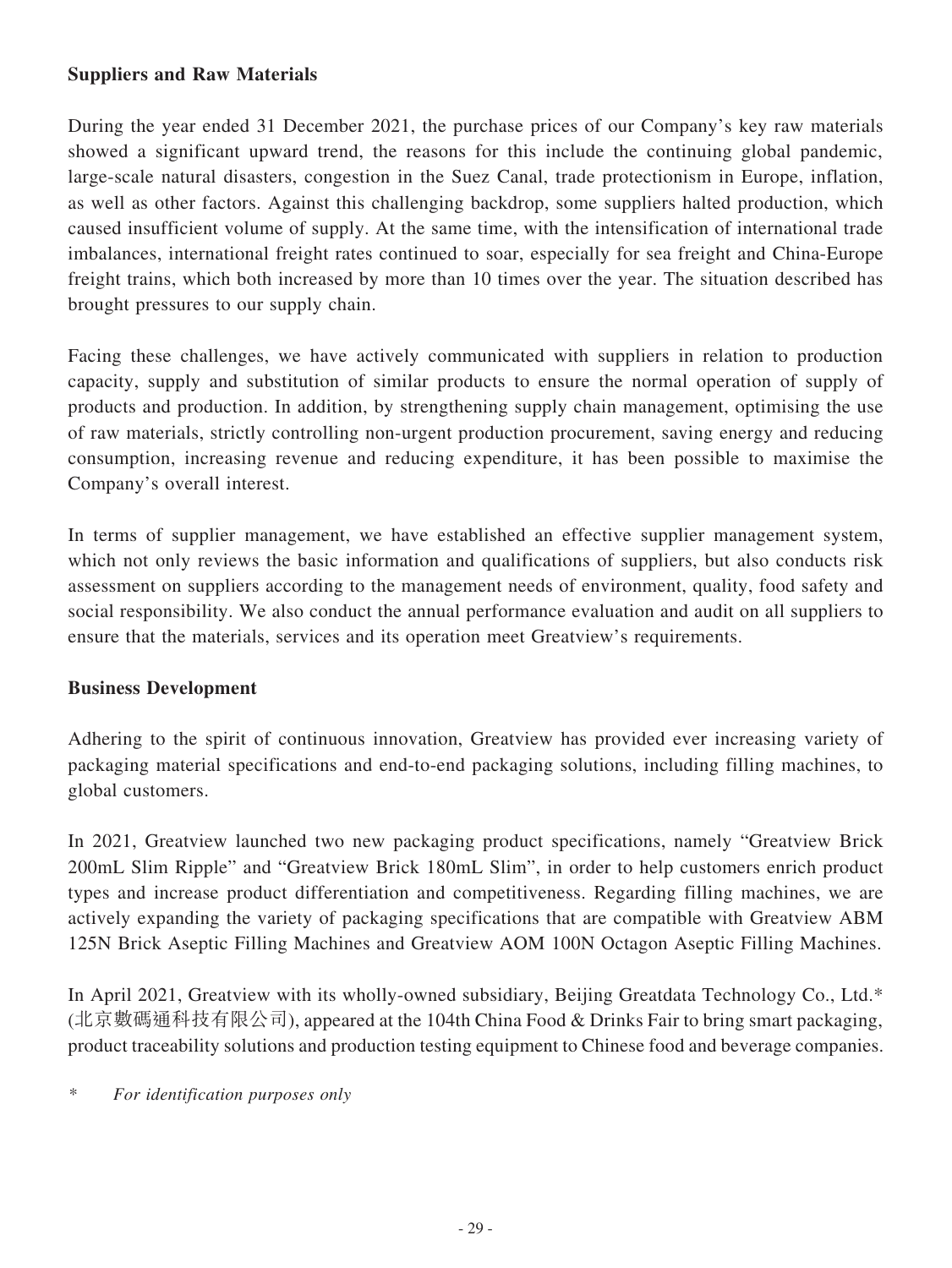In November 2021, at the Gulfood Manufacturing Exhibition, the largest and most important industry event in the Middle East and North Africa region, Greatview, with the theme of "Sustainable Development and a Smart Future", presented its innovative product range at the German Manufacturers Pavilion. With the help of this international platform, Greatview has deepened its communication with both the local market and other international liquid food enterprises, and further conveyed Greatview's commitment to being a partner in value creation for our customers.

Meanwhile, Greatview also attaches great importance to offering customers an enhanced experience and more added value. Since 2021, Greatview has launched supplier inventory management services based on customers' unique production conditions and needs, providing customised and flexible supply services to global customers, which greatly shorten customers' receiving cycles as well as saving production and management costs.

In 2021, the value provided by Greatview in the form on our comprehensive range of products and services has also been recognised by many customers. In September, Greatview received the "Best Resource Support Award" from China Mengniu Dairy Co., Ltd. and the "Most Commercially Valuable Prize" from Yunnan New Hope Dengchuan Diequan Dairy Co., Ltd.

In terms of sustainability, in order to support customers in meeting sustainable development goals and easing the burden of production and consumption on the environment, we provide customers with products such as paper straws, "Greatview® Eco-packaging" and "Greatview® Planet" packaging that incorporates bio-attributed polymers and offers a broader range of more environmentally-friendly products.

In 2021, "Greatview® Eco-packaging" won a series of industry awards including Silver in the Sustainable Innovation Award at the Packcon Star Awards 2021, the 2021 Ringier Technology Innovation Award in the food & beverage category, and the 2021 M. Success China Packaging Innovation and Sustainable Development Award. "Greatview® Eco-packaging" uses pull-tabs to replace the traditional plastic caps, with 86% less plastic comparing with an equivalent plastic bottle. This product has been used for ready-to-drink water products, helping customers to promote the product concepts of environmental protection and plastic reduction. The packaging of the drinking water product is recyclable after use and has been made into an environmentally-friendly art piece to be exhibited in Hong Kong.

In the same year, Greatview worked with suppliers to innovate and launch a new packaging option that incorporates bio-attributed polymers which are linked to forest-based sources – "Greatview® Planet". Greatview's German factory has been certified by the Roundtable on Sustainable Biomaterials ("**RSB**") and successfully commenced production of "Greatview® Planet" materials under a mass balance approach. Unlike traditional aseptic packaging which uses non-renewable petroleum-based polyethylene as the sole polymer in its production process, the polyethylene mix used in the production of this new packaging substitutes a proportion of the fossil-based polymers with bio-attributed polymers which are certified by RSB, reducing the use of fossil-based raw materials and supporting the packaging industry's transition towards more sustainable materials. This represents a significant step in Greatview's sustainable development and innovation journey.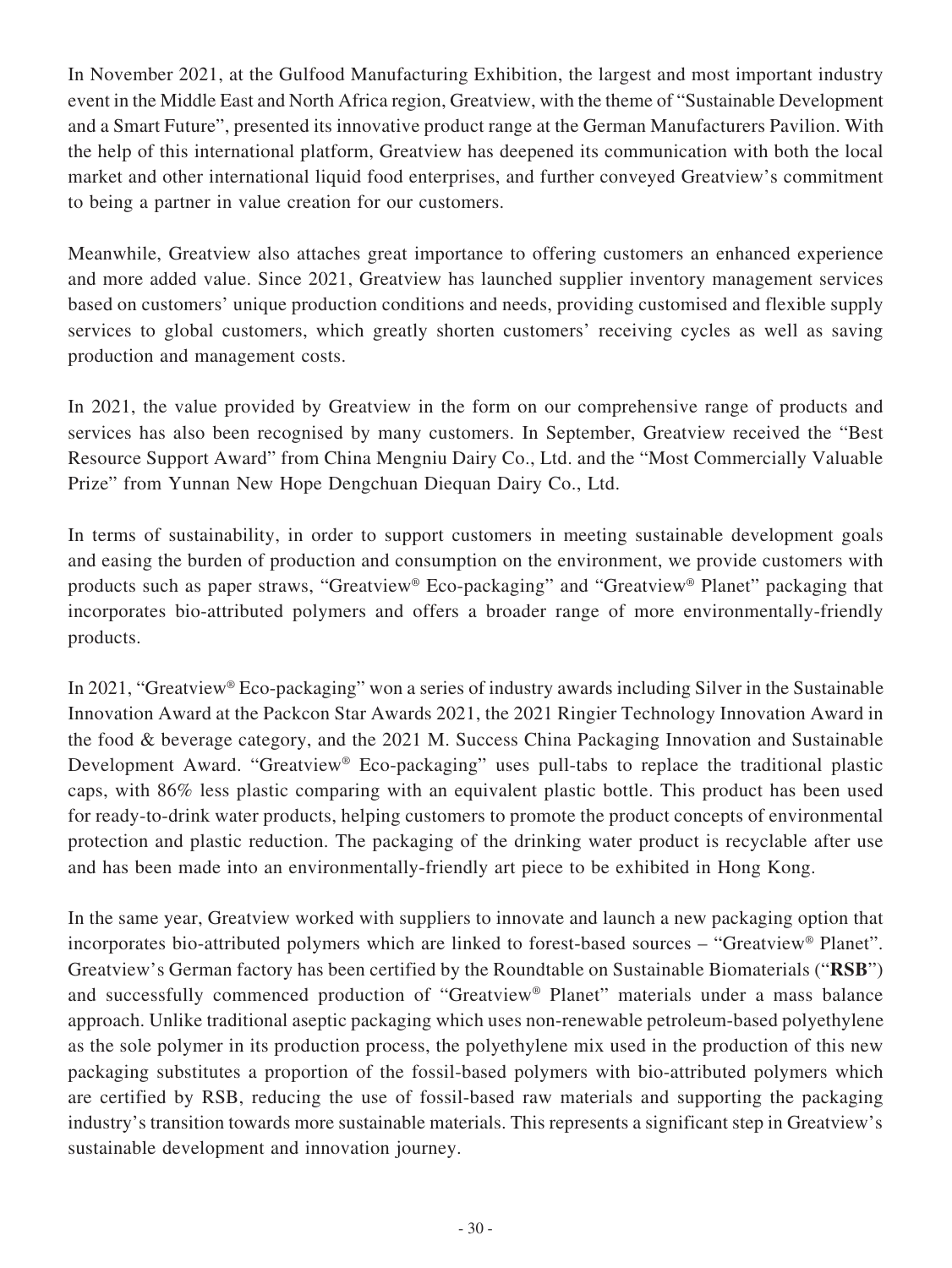Since 2018, Greatview, as a founding member, has been actively participating in the Paper-based Beverage Composite Packaging Recycling Committee in China with industry members. The committee is the first organisation in China to perform producer responsibilities through industry self-discipline and self-planning. Greatview, as one of the initiators, is committed to promoting the establishment of an effective paper-based beverage composite packaging recycling industry chain, actively exploring waste packaging recycling industry chain technology, and achieving the goal of reaching a 40% resource utilisation rate of paper-based beverage composite waste packaging in China by 2025 alongside other members.

In June 2021, Greatview participated in the Summit Forum on Sustainable Development of Paper-based Beverage Packaging of the 7th Industry Conference on Renewable Resource Recycling, and witnessed the establishment of the sustainability development collaboration in paper-based composite beverage packaging.

In September 2021, Greatview joined the HolyGrail 2.0 Project initiated by the international organisation, Association des Industries de Marque – European Brands Association, which is dedicated to promoting packaging recycling and realising a circular economy through intelligent sorting technology.

# **Relationships with Stakeholders**

Our Group is committed to operating in a sustainable manner while balancing the interests of our various stakeholders including customers, suppliers, employees, shareholders and the communities in which we operate. Providing customers with high quality products, with timely and relevant pre-  $\&$ post-sales services is always our focus. Similarly, we view our suppliers not just as vendors but as strategic partners and an important component of our supply chain. We aim to provide long-term and sustainable returns to our shareholders. Our employees are the key to sustainable business growth, therefore workplace safety is a key priority. We uphold our spirit of social responsibility and actively carry out volunteer activities to the best of our ability.

### **Compliance with Applicable Laws and Regulations**

For the year ended 31 December 2021, our Group's operations are mainly carried out by our Company's subsidiaries in mainland China, the Hong Kong Special Administrative Region, Germany and Switzerland. The Group, therefore complies with relevant laws and regulations in mainland China, the Hong Kong Special Administrative Region, Germany and Switzerland as well as the respective places of incorporation of our Company and our subsidiaries.

During the year and up to the date of this announcement, the Board was not aware of any non-compliance with relevant laws and regulations that have a significant impact on the business and operations of our Group.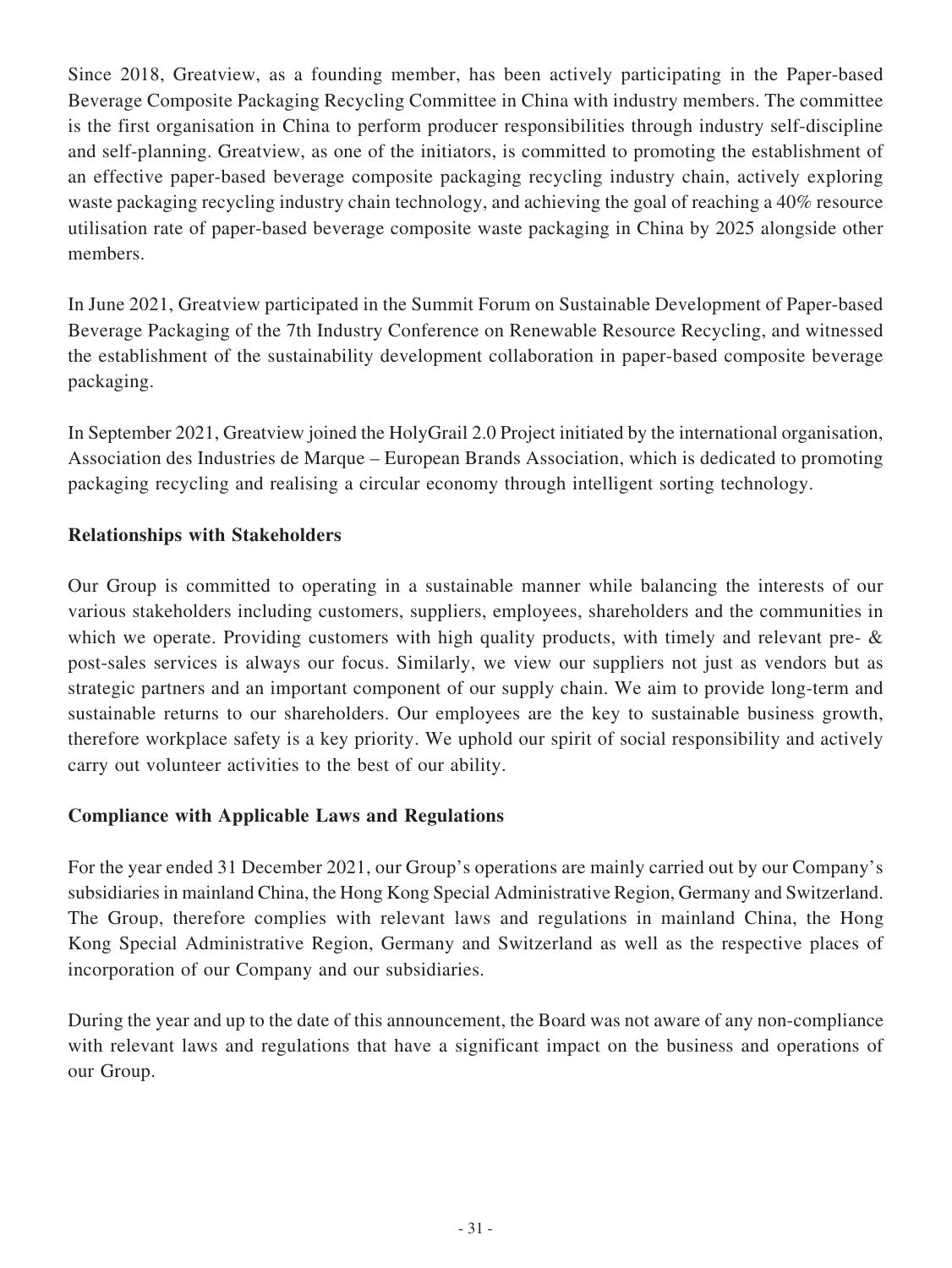## **FINANCIAL REVIEW**

### **Overview**

For the year ended 31 December 2021, top line was higher while bottom line was lower than the year ended 31 December 2020. We continuously endeavoured to optimise the product portfolio and production efficiency, meanwhile, we strived to expand market share. Our management will continue to capture growth in the aseptic packaging industry as well as pursue potential business development opportunities to further enhance return to shareholders.

### **Revenue**

We primarily derive revenue from the PRC and international sales of aseptic packaging and related services to dairy and NCSD producers. Revenue of our Group increased by approximately 14.0% from approximately RMB3,038.9 million for the year ended 31 December 2020 to approximately RMB3,464.3 million for the year ended 31 December 2021. The increase was primarily due to the increase in sales volume in both the PRC and international markets.

With respect to the PRC segment, our revenue increased by approximately RMB287.6 million, or 13.6%, to approximately RMB2,402.8 million for the year ended 31 December 2021 from approximately RMB2,115.2 million for the year ended 31 December 2020. Such increase was mainly contributed by the growth of sales volume.

With respect to the international segment, our revenue increased by approximately RMB137.8 million, or 14.9%, to approximately RMB1,061.5 million for the year ended 31 December 2021 from approximately RMB923.7 million for the year ended 31 December 2020. Such increase was primarily due to the success in improving existing customer penetration and the take-up of new customers.

Our revenue from dairy customers increased by approximately RMB324.0 million, or 12.8%, to approximately RMB2,861.6 million for the year ended 31 December 2021 from approximately RMB2,537.6 million for the year ended 31 December 2020, and our revenue from NCSD customers increased by approximately RMB98.7 million, or 20.5%, to approximately RMB580.6 million for the year ended 31 December 2021 from approximately RMB481.9 million for the year ended 31 December 2020. It was mainly contributed by the increase in sales volume.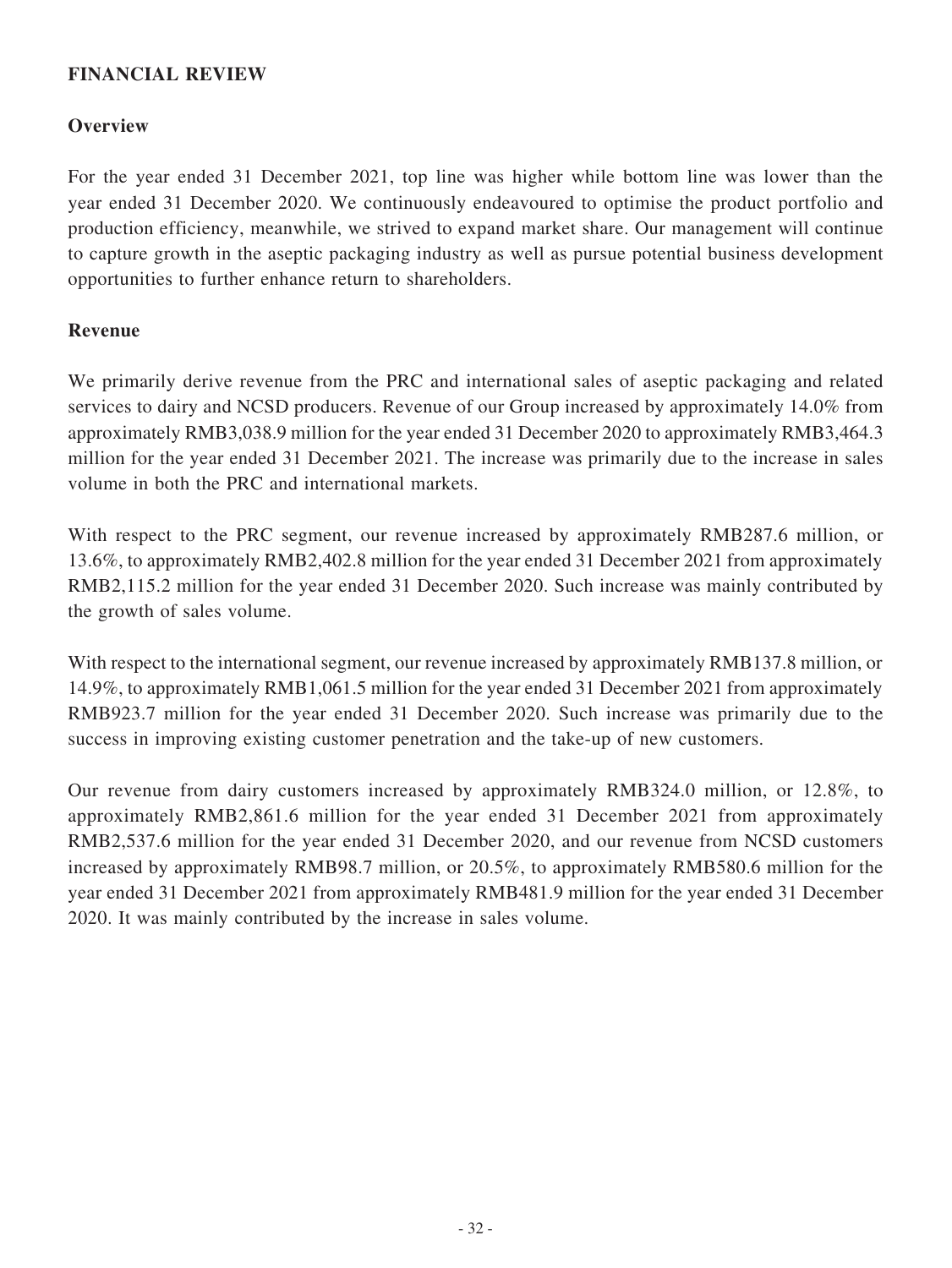# **Cost of Sales**

Our cost of sales increased by approximately RMB533.4 million, or 23.9%, to approximately RMB2,766.7 million for the year ended 31 December 2021 from approximately RMB2,233.3 million for the year ended 31 December 2020. The growth in cost of sales was mainly due to the increase in sales volume and raw material price while higher production volume diluted the unit labour cost and fixed production overhead.

# **Gross Profit and Gross Margin**

As a result of the foregoing factors, our gross profit decreased by approximately RMB107.9 million, or 13.4% from approximately RMB805.6 million for the year ended 31 December 2020 to approximately RMB697.7 million for the year ended 31 December 2021. Our gross margin decreased by approximately 6.4 percentage points to approximately 20.1% for the year ended 31 December 2021 from approximately 26.5% for the year ended 31 December 2020. It was primarily due to the decline of sales price, increase in cost of raw materials and change of sales mix.

### **Other Income**

Our other income increased by approximately RMB23.7 million, or 63.5%, to approximately RMB61.0 million for the year ended 31 December 2021 from approximately RMB37.3 million for the year ended 31 December 2020. It was primarily due to the increase in government subsidy and sales of materials.

### **Other Gains/(Losses) – Net**

Our other gains – net increased by approximately RMB29.7 million, or 198.0%, to approximately RMB14.7 million for the year ended 31 December 2021 from other losses - net of approximately RMB15.0 million for the year ended 31 December 2020. It was primarily due to the fluctuation of foreign exchange and the net fair value losses on foreign currency forwards occured in 2020.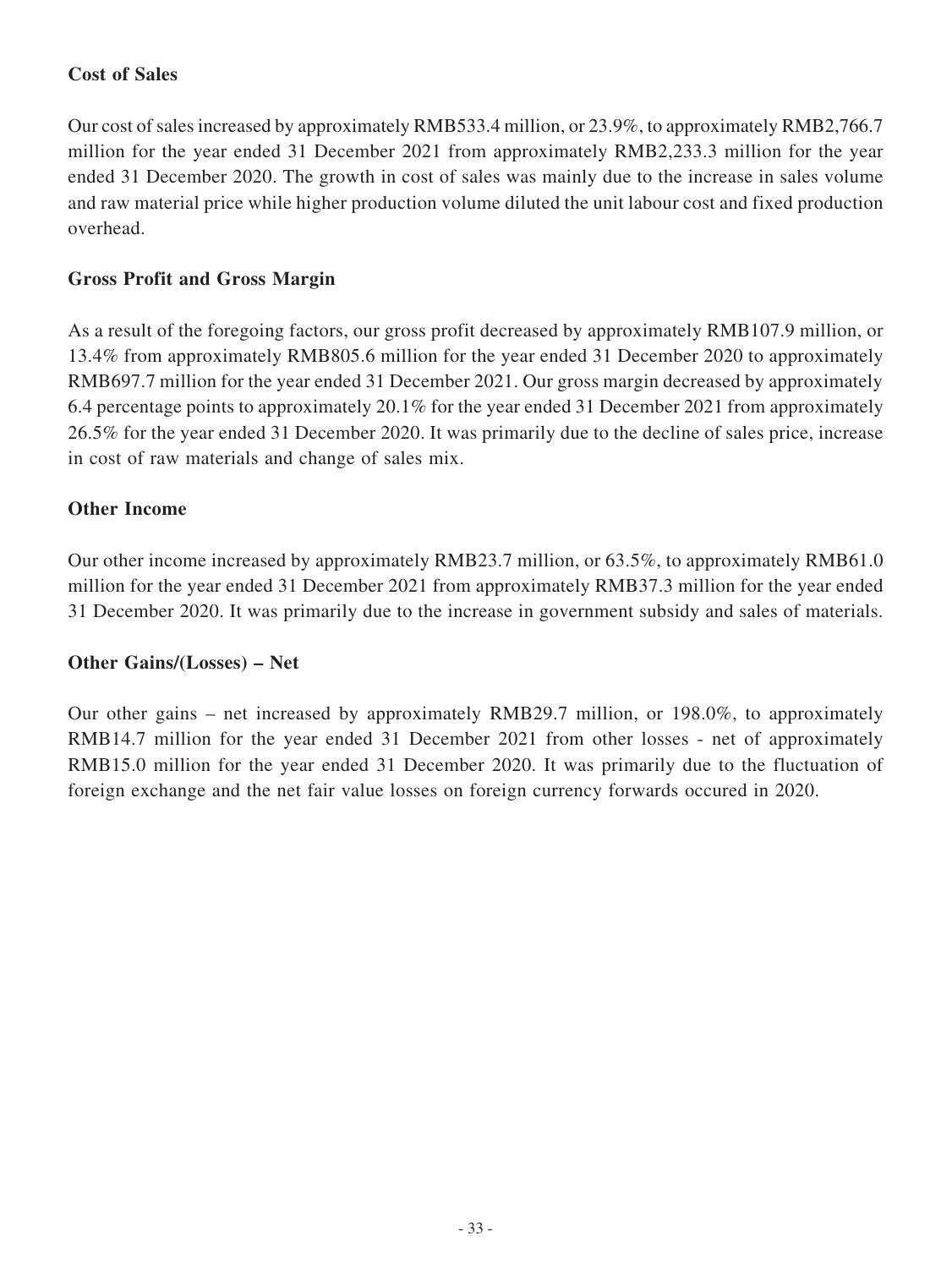## **Distribution Expenses**

Our distribution expenses increased by approximately RMB53.2 million, or 29.9%, to approximately RMB230.9 million for the year ended 31 December 2021 from approximately RMB177.7 million for the year ended 31 December 2020. It was primarily due to the increase in freight cost.

### **Administrative Expenses**

Our administrative expenses decreased by approximately RMB3.0 million, or 1.7%, to approximately RMB174.3 million for the year ended 31 December 2021 from approximately RMB177.3 million for the year ended 31 December 2020. The decrease was primarily due to effective expenses control.

# **Taxation**

Our income tax expenses decreased by approximately RMB38.4 million, or 33.9%, to approximately RMB74.8 million for the year ended 31 December 2021 from approximately RMB113.2 million for the year ended 31 December 2020. Our effective tax rate decreased by approximately 4.0 percentage points to approximately 20.8% for the year ended 31 December 2021 from approximately 24.8% for the previous financial year.

# **Profit for the Year and Net Profit Margin**

Driven by the factors as aforementioned, our net profit decreased by approximately RMB57.7 million, or 16.8%, to approximately RMB285.1 million for the year ended 31 December 2021 from approximately RMB342.8 million for the year ended 31 December 2020. Our net profit margin decreased by approximately 3.1 percentage points to approximately 8.2% for the year ended 31 December 2021 from approximately 11.3% for the year ended 31 December 2020.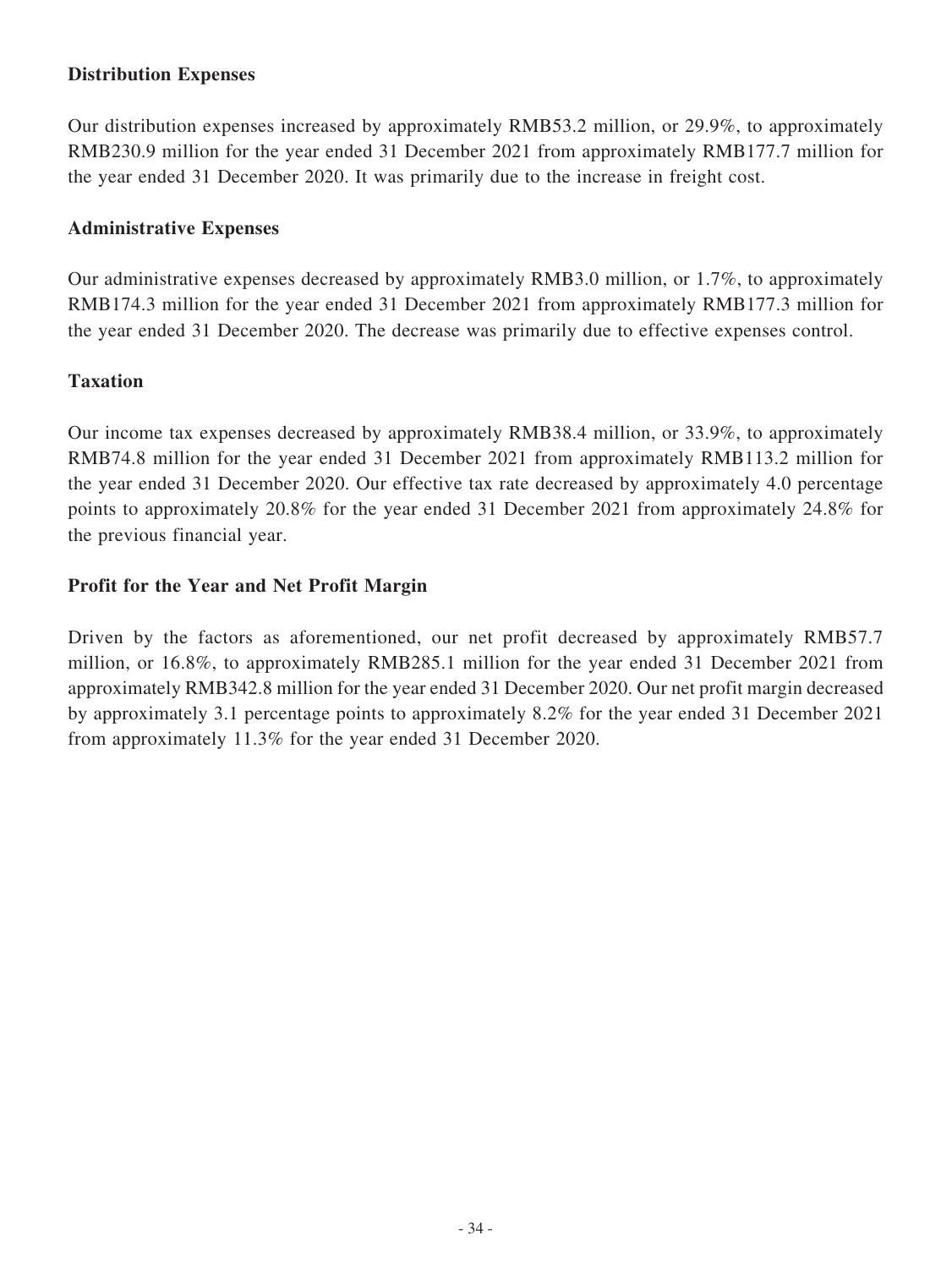# **LIQUIDITY AND FINANCIAL RESOURCES**

As at 31 December 2021, we had approximately RMB425.2 million (2020: approximately RMB577.2 million) in cash and cash equivalents. Our cash and cash equivalents consist primarily of cash on hand and bank balances which are primarily held in RMB denominated accounts with banks in the PRC.

# **Analysis of Turnover of Inventories, Trade Receivables and Payables**

Our Group's inventories primarily consist of raw materials and finished goods. Turnover days for inventory (inventories/cost of sales) decreased from approximately 111.4 days as at 31 December 2020 to approximately 101.6 days as at 31 December 2021. Our turnover days for trade receivables (trade receivables/revenue) decreased from approximately 65.7 days as at 31 December 2020 to approximately 65.4 days as at 31 December 2021. Our turnover days for trade payables (trade payables/cost of sales) decreased from approximately 41.9 days as at 31 December 2020 to approximately 39.9 days as at 31 December 2021.

# **Borrowings and Finance Cost**

Borrowings of our Group as at 31 December 2021 were bank borrowings which amounted to approximately RMB288.5 million (2020: approximately RMB205.6 million) and denominated in HKD, EUR and USD. Amongst the borrowings, approximately RMB283.1 million (2020: approximately RMB191.5 million) will be repayable within one year and approximately RMB5.4 million (2020: approximately RMB14.0) million) will be repayable after one year. For the year under review, the net finance cost of our Group was approximately RMB2.4 million (2020: net finance cost of approximately RMB5.2 million). For details of the borrowings of our Group, please refer to notes 7 and 16 to the consolidated financial statements contained in this announcement.

# **Gearing Ratio**

As at 31 December 2021, the gearing ratio of our Group was approximately 0.12 (2020: approximately 0.08), which was in line with the growth of outstanding loans. The gearing ratio is calculated by dividing total loans and bank borrowings by total equity as at the end of the financial year.

# **Working Capital**

Our working capital as at 31 December 2021 was approximately RMB1,069.1 million (2020: approximately RMB1,078.2 million). The working capital is calculated by the difference between the current assets and current liabilities.

### **Foreign Exchange Exposure**

Our Group's sales and purchases were primarily denominated in RMB, EUR and USD. During the year under review, our Group recorded exchange gain of approximately RMB11.0 million (2020: exchange gain of approximately RMB4.8 million).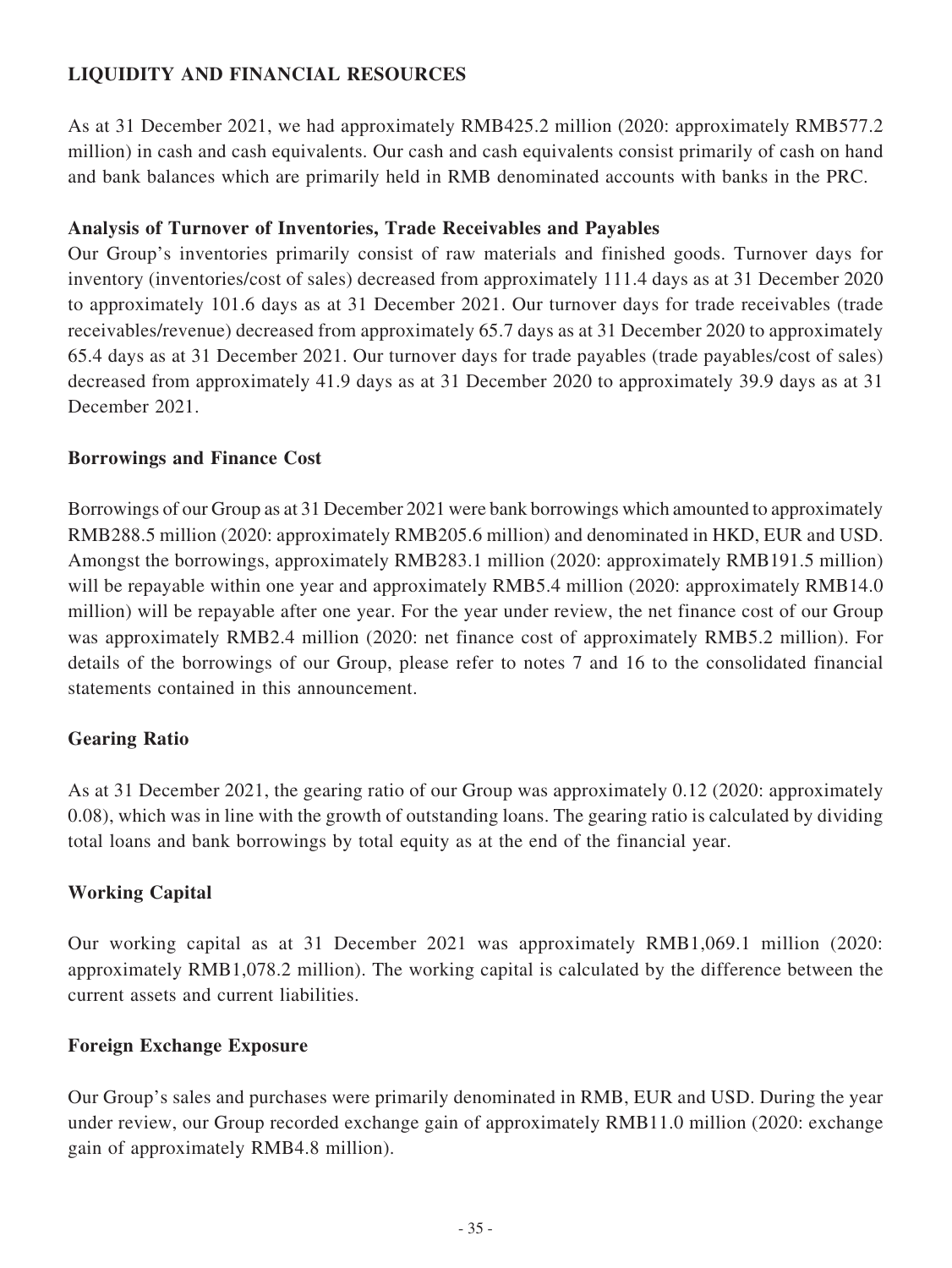# **Capital Expenditure**

As at 31 December 2021, our Group's total capital expenditure amounted to approximately RMB88.3 million (2020: approximately RMB80.3 million), which was mainly used for purchasing production machines and equipment for the Group.

### **Capital Commitments**

As at 31 December 2021, our Group had capital commitments of approximately RMB16.8 million (2020: approximately RMB28.0 million) in respect of acquisitions of property, plant and equipment.

### **Charge on Assets**

As at 31 December 2021, our Group neither pledged any property, plant and equipment (2020: approximately RMB90.9 million) nor land use right (2020: approximately RMB25.1 million).

### **Contingent Liabilities**

The Company has identified certain contingent liabilities in the normal course of business.

Having considered all the facts of these matters, including legal advice when relevant, the Directors are of the view that there are no material contingent liabilities as at 31 December 2021 (2020: nil).

### **EMPLOYEES AND REMUNERATION POLICY**

As at 31 December 2021, our Group employed approximately 1,754 employees (2020: approximately 1,673 employees). Our Group offered competitive salary package, as well as discretionary bonuses, cash subsidies and contribution to social insurance to our employees. Our total employee benefit expenses for the year ended 31 December 2021 amounted to approximately RMB323.3 million (2020: approximately RMB281.8 million). In general, we determine employee salaries based on each employee's qualifications, position and seniority. We have designed an annual review system to assess the performance of our employees, which forms the basis of our decisions with respect to salary raises, bonuses and promotions. In order to ensure that our Group's employees remain competitive in the industry, the Company has adopted training schemes for our employees managed by our human resources department.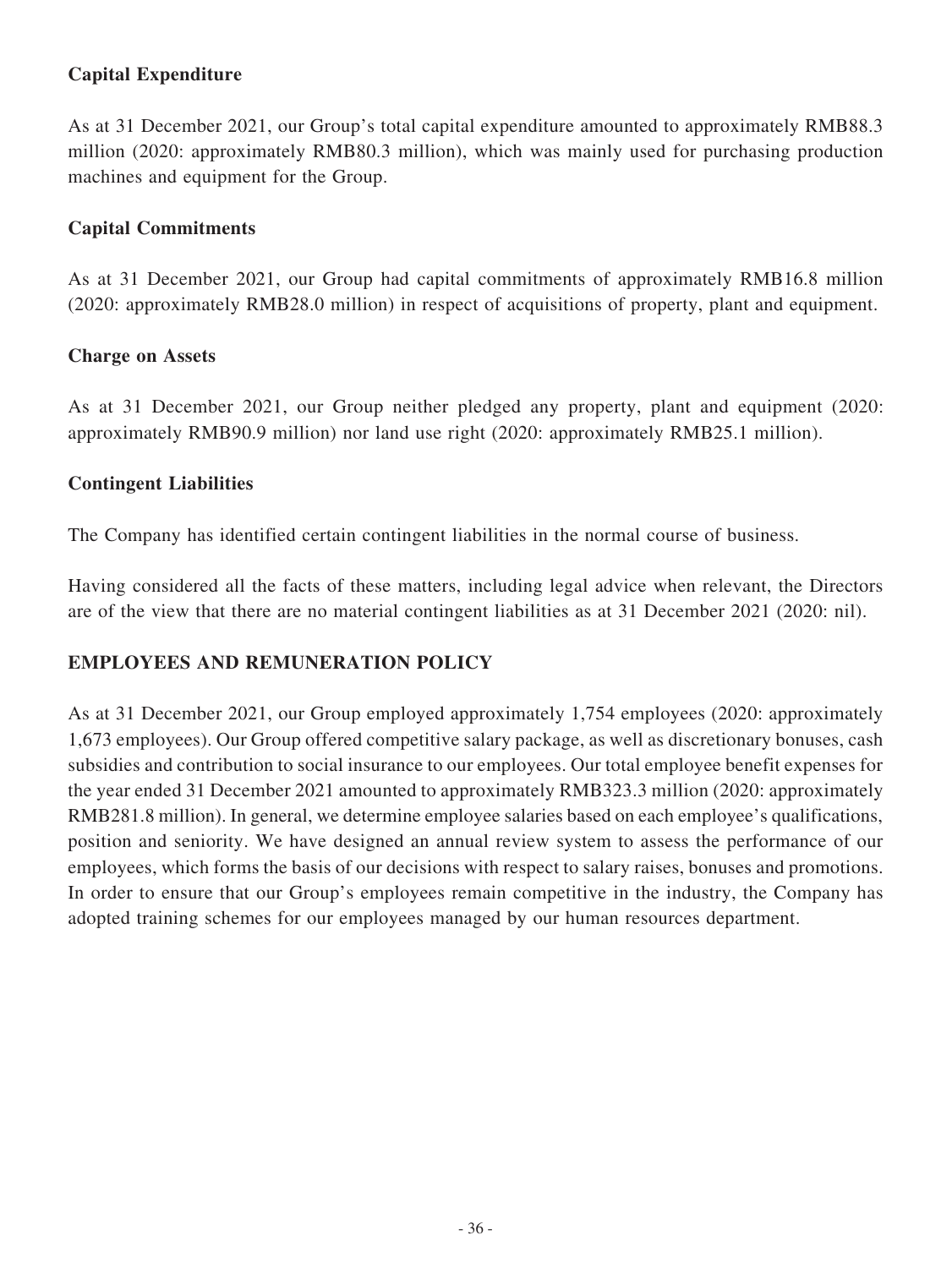# **PROSPECTS**

Since 2021, the Group has faced certain pressures in the aspects of pandemic prevention and control and supply chain management with the continuous spread of the global pandemic, rising prices of bulk commodities, frequent natural disasters and exacerbated imbalances in the development of the global economy. However, despite the difficulties, Greatview has actively responded to various difficulties. While making every effort to fight the pandemic and ensure production and operation, Greatview has actively undertaken corporate social responsibilities, and consistently provided high-quality and diversified products to customers around the world.

In the future, Greatview will continue to focus on the PRC and global markets, and always adhere to the four principles of pragmatism, innovation, collaboration and sharing. We intend to execute the following plans to support our future development:

- Deepening the cooperation with existing customers through digital intelligence, and expanding the customer base and our market share in the PRC;
- Adhering to the international development strategy, and steadily developing international business by strengthening localised operation, promoting new product research and development, and enriching product structure;
- Strengthening technological and application innovation, broadening the application of packaging material and filling equipment, and improving after-sales service;
- Increasing the utilisation rate of production capacity, and at the same time paying more attention to the impact on the environment, society and economy, and continuously enhancing sustainability; and
- Continuing to strictly control product quality and cost, and to promote operational excellence. Building the core competitiveness of digital intelligence products based on big data, Internet of Things and artificial intelligence technologies.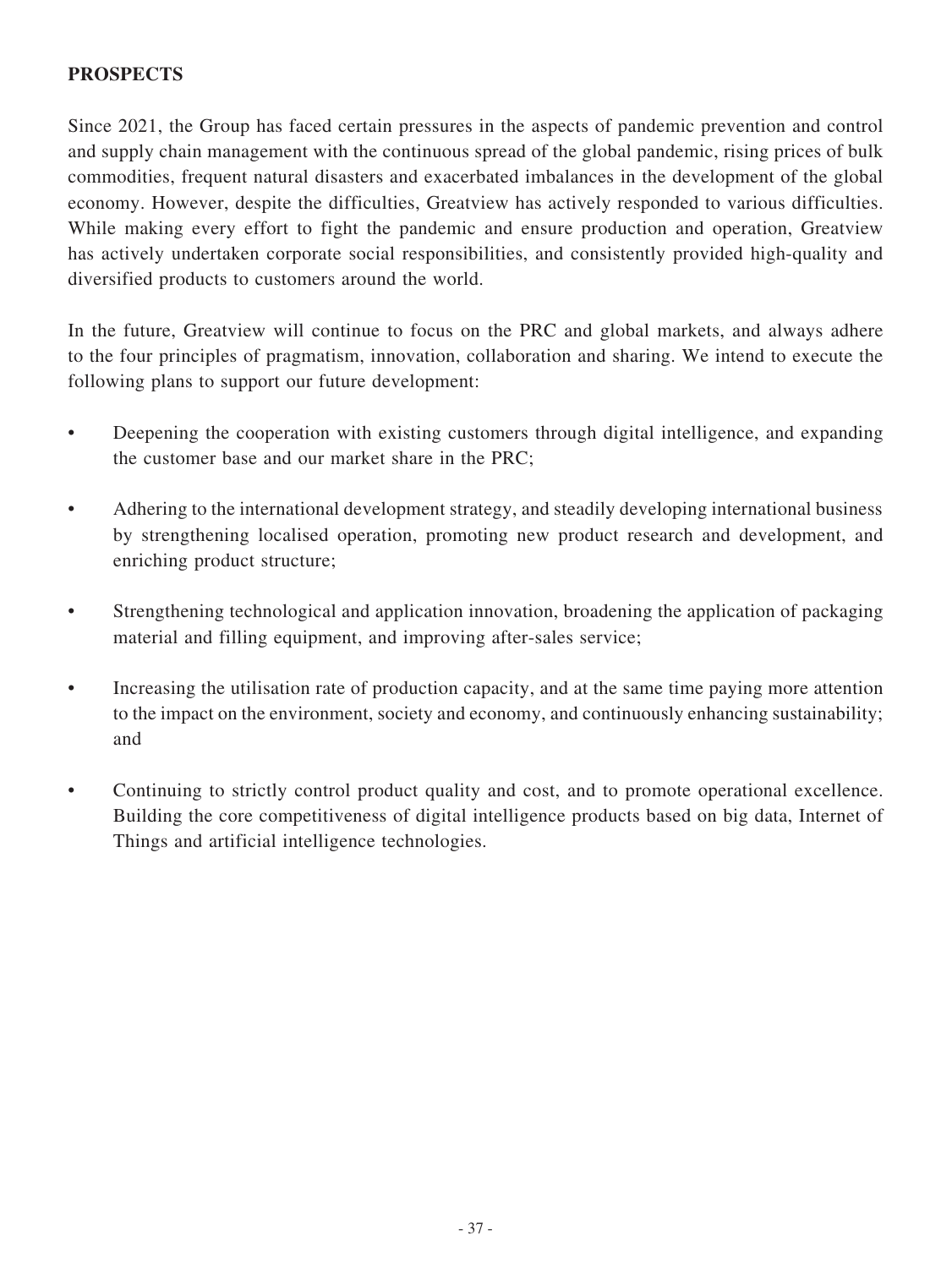## **FINAL DIVIDEND**

The Board did not recommend the payment of final dividend for the year ended 31 December 2021 (2020: HK\$0.14 per share, approximately RMB157.5 million in total).

# **EVENTS AFTER THE REPORTING PERIOD**

The Board is not aware of any material events after the reporting period and up to the date of this announcement which requires disclosure.

### **CLOSURE OF REGISTER OF MEMBERS**

The register of members of the Company will be closed from 20 May 2022 to 25 May 2022, both days inclusive, during which period no share transfers can be registered. In order to be eligible for attending and voting at the forthcoming annual general meeting, all transfer documents accompanied by the relevant share certificates must be lodged with the Company's Hong Kong branch share registrar, Tricor Investor Services Limited at Level 54, Hopewell Centre, 183 Queen's Road East, Hong Kong, not later than 4:30 p.m. on 19 May 2022.

### **CORPORATE GOVERNANCE**

The Group is committed to maintaining high standards of corporate governance to safeguard the interests of shareholders and to enhance corporate value and accountability.

During the year under review, the Company has adopted the Corporate Governance Code (formerly known as the Corporate Governance Code and Corporate Governance Report) (the "**CG Code**") as set out in Appendix 14 to the Rules (the "**Listing Rules**") Governing the Listing of Securities on The Stock Exchange of Hong Kong Limited (the "**Stock Exchange**") as its own code of corporate governance. Having made specific enquiry of all Directors, all Directors have confirmed that they have complied with the CG Code during the year ended 31 December 2021 and up to the date of this announcement.

The Company has applied the principles and complied with all code provisions and, where applicable, the recommended best practices as set out in Part 2 of the CG Code during the year ended 31 December 2021.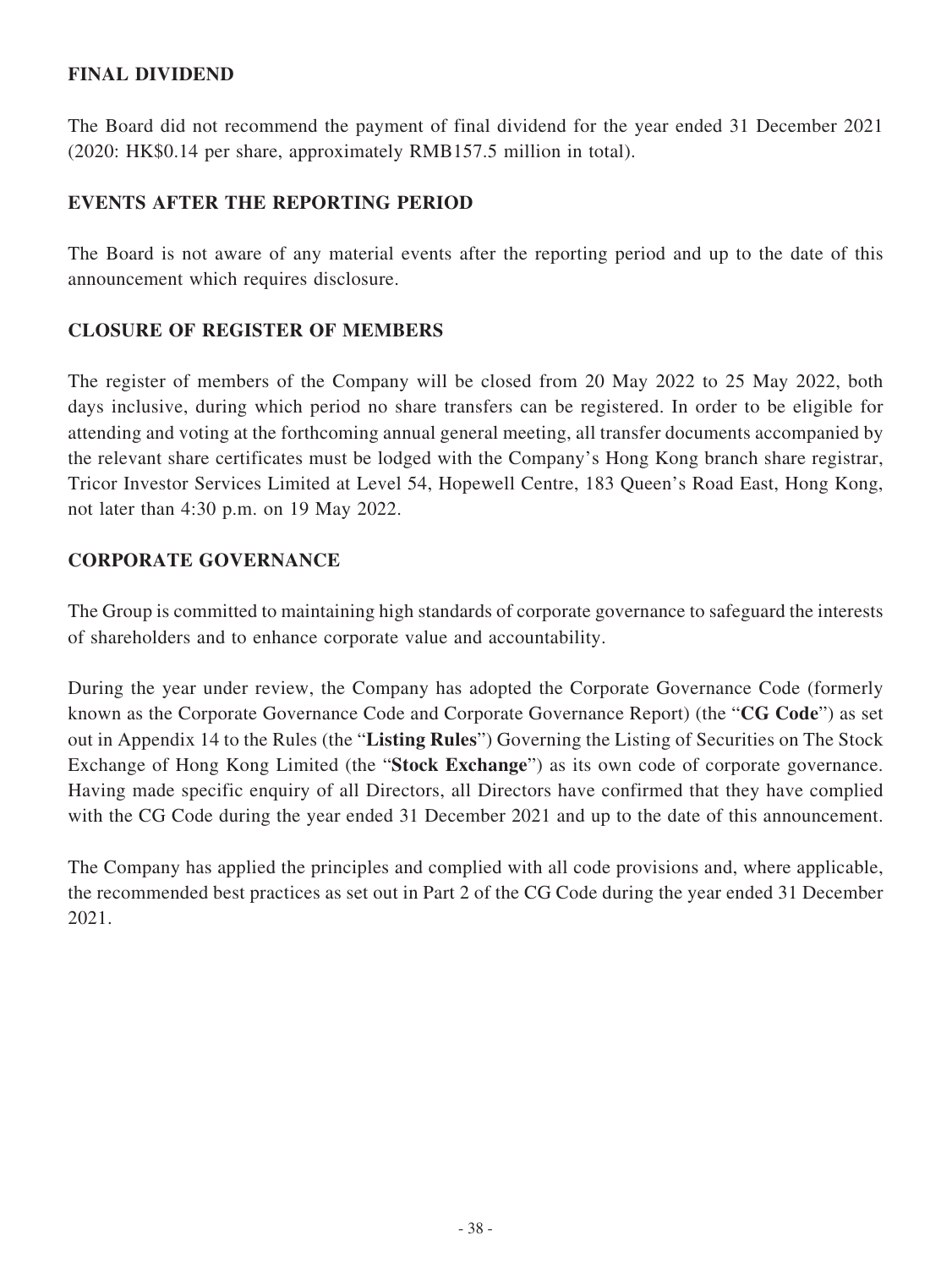# **COMPLIANCE WITH THE MODEL CODE FOR SECURITIES TRANSACTIONS BY DIRECTORS OF LISTED ISSUERS (THE "MODEL CODE")**

The Company has adopted the Model Code as set out in Appendix 10 to the Listing Rules.

Specific enquiry has been made of all the Directors and each of the Directors has confirmed that he has complied with the Model Code during the year under review and up to the date of this announcement.

The Company has also established written guidelines on no less exacting terms than the Model Code (the "**Employees Written Guidelines**") for securities transactions by employees who are likely to be in possession of unpublished inside information of the Company.

No incident of non-compliance of the Employees Written Guidelines by the employees was noted by the Company during the year ended 31 December 2021.

# **PURCHASE, SALES OR REDEMPTION OF LISTED SECURITIES**

During the year ended 31 December 2021, neither the Company nor any of its subsidiaries had purchased, sold or redeemed any of the Company's listed securities.

# **PRE-EMPTIVE RIGHT**

There are no provisions for pre-emptive rights under the articles of association of the Company or the laws of the Cayman Islands that would oblige the Company to offer new shares on a pro rata basis to existing shareholders.

# **REVIEW BY THE AUDIT COMMITTEE**

The Audit Committee comprises four members, namely, Mr. LUETH Allen Warren (chairman of the Audit Committee), Mr. BEHRENS Ernst Hermann, Mr. PANG Yiu Kai and Mr. ZHU Jia. Mr. PANG Yiu Kai is the non-executive Director and Mr. LUETH Allen Warren, Mr. BEHRENS Ernst Hermann and Mr. ZHU Jia are the independent non-executive Directors. Mr. LUETH Allen Warren possesses the appropriate professional qualifications or accounting or related financial management expertise. None of the members of the Audit Committee is a former partner of the Company's existing external auditor.

The primary duties of the Audit Committee are to assist the Board to provide an independent view of the adequacy and effectiveness of the financial reporting system, risk management and internal control systems and associated procedures of our Company, to review the overall audit process and to perform other duties and responsibilities as assigned by our Board.